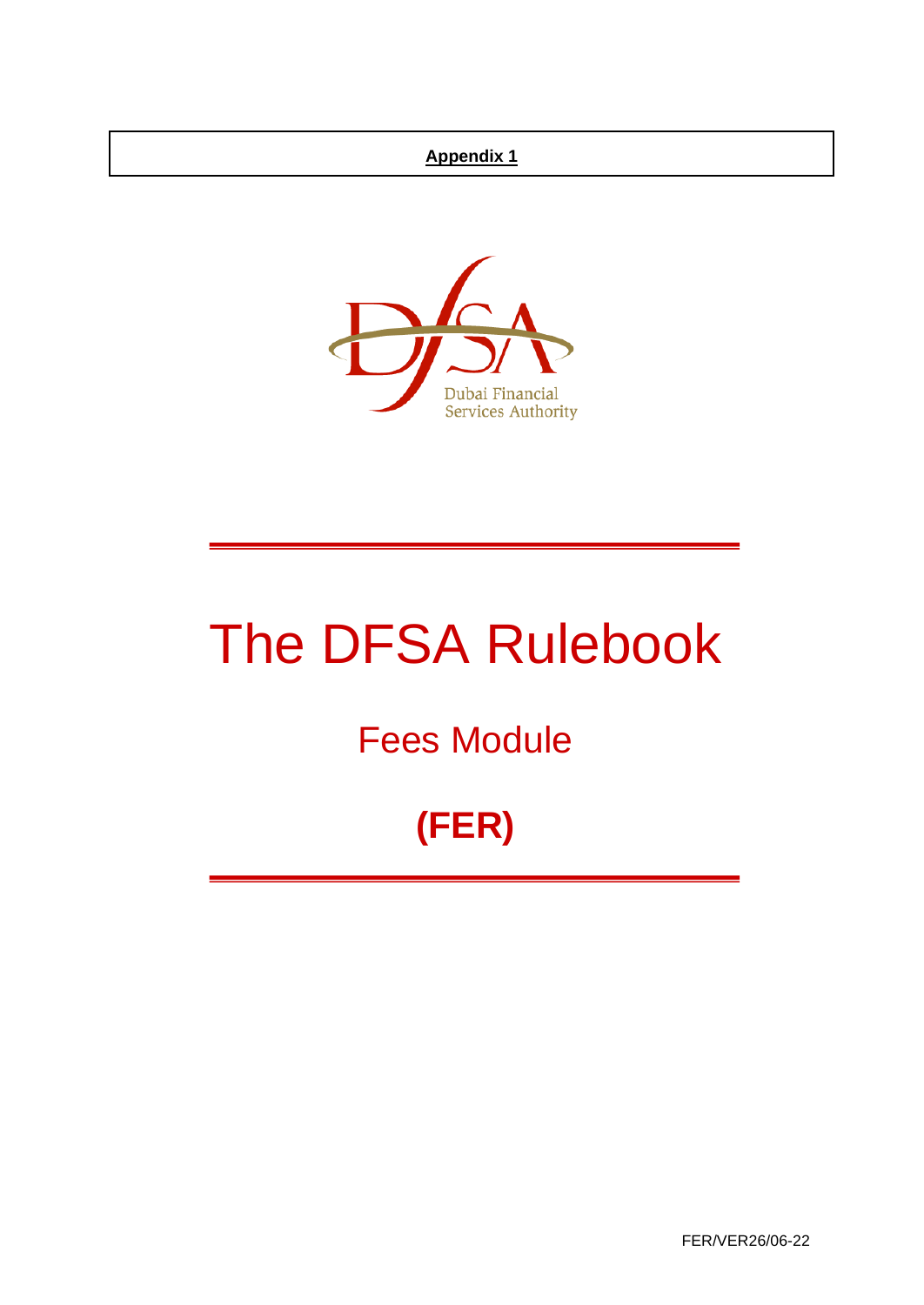

## **Contents**

The contents of this module are divided into the following chapters, sections and appendices:

| $\mathbf 1$ . |                                                                                |  |
|---------------|--------------------------------------------------------------------------------|--|
| 1.1           |                                                                                |  |
| 1.2           |                                                                                |  |
| 2.            |                                                                                |  |
| 2.1           |                                                                                |  |
| 2.2           |                                                                                |  |
| 2.3           | Application to register as a Registered Auditor or Audit Principal9            |  |
| 2.4           |                                                                                |  |
| 2.5           |                                                                                |  |
| 2.6           | Application for Recognition as a Recognised Body or Recognised Member 9        |  |
| 2.7<br>2.8    | Applications relating to Authorised Individuals and Key Individuals 10         |  |
| 2.9           | Application for admittance of Securities to the Official List of Securities 10 |  |
| 2.10          |                                                                                |  |
| 2.11          |                                                                                |  |
|               |                                                                                |  |
| 3<br>3.1      |                                                                                |  |
| 3.2           |                                                                                |  |
| 3.3           |                                                                                |  |
| 3.4           |                                                                                |  |
| 3.5           |                                                                                |  |
| 3.6           |                                                                                |  |
| 3.7           | Designated Non-Financial Businesses and Professions (initial period)  18       |  |
| 3.8           | Designated Non-Financial Businesses and Professions (subsequent periods)18     |  |
| 3.9           |                                                                                |  |
| 3.10          |                                                                                |  |
| 3.10A<br>3.11 |                                                                                |  |
| 3.12          |                                                                                |  |
| 3.13          |                                                                                |  |
|               |                                                                                |  |
| 4<br>4.1      |                                                                                |  |
| 4.2           |                                                                                |  |
| 4.3           | Seeking consent to commence a regulatory proceeding before the FMT23           |  |
|               |                                                                                |  |
| 5<br>5.1      |                                                                                |  |
|               |                                                                                |  |
| 6             |                                                                                |  |
| 7             |                                                                                |  |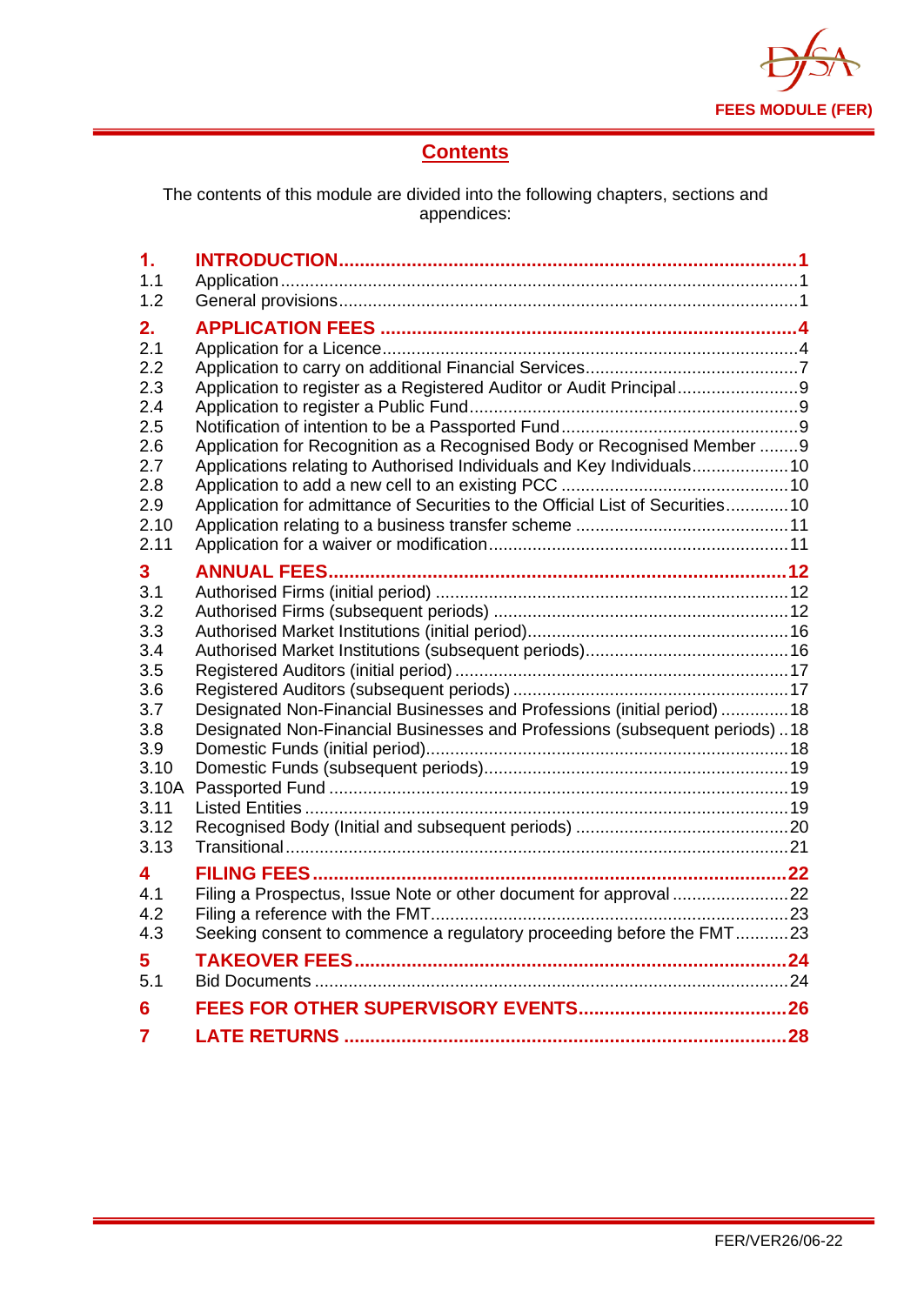

## <span id="page-2-0"></span>**1. INTRODUCTION**

## <span id="page-2-1"></span>**1.1 Application**

**1.1.1** This module applies to a Person to whom a provision in legislation administered by the DFSA applies.

## <span id="page-2-2"></span>**1.2 General provisions**

#### **Due date for payment of fees**

- **1.2.1** Where pursuant to chapter 2 or 4, a fee is payable for any application to the DFSA, the application will not be regarded as submitted until the fee and any supplementary fee has been paid in full.
- **1.2.2** In regard to fees payable pursuant to chapter 3:
	- (a) the initial annual fee must be paid in full to the DFSA within 21 days of the date on which the Licence, Recognition or registration is granted or notification made; and
	- (b) subsequent annual fees are payable in advance and must be paid in full to the DFSA:
		- (i) in the case of a Person other than a Registered Auditor, on or before 1 January of the calendar year to which the fee relates;
		- (ii) in the case of a Registered Auditor, on or before 1 March of the calendar year to which the fee relates; and
		- (iii) in the case of a Passported Fund, on or before the anniversary of the date of notification.

#### **Guidance**

In regard to the payment of subsequent annual fees, invoices will be issued at least 21 days before the specified date for payment.

- **1.2.3** In respect of a fee payable pursuant to chapter 5, payment must be made to the DFSA by the Bidder:
	- (a) at the time of filing of the Bid Document with the DFSA; and
	- (b) before the document is posted.

#### **Guidance**

If a fee under chapter 5 is not paid by the date on which it becomes due, the Person is in breach of a Rule and the DFSA is entitled to take action including, but not limited to, taking steps to suspend or cancel listing.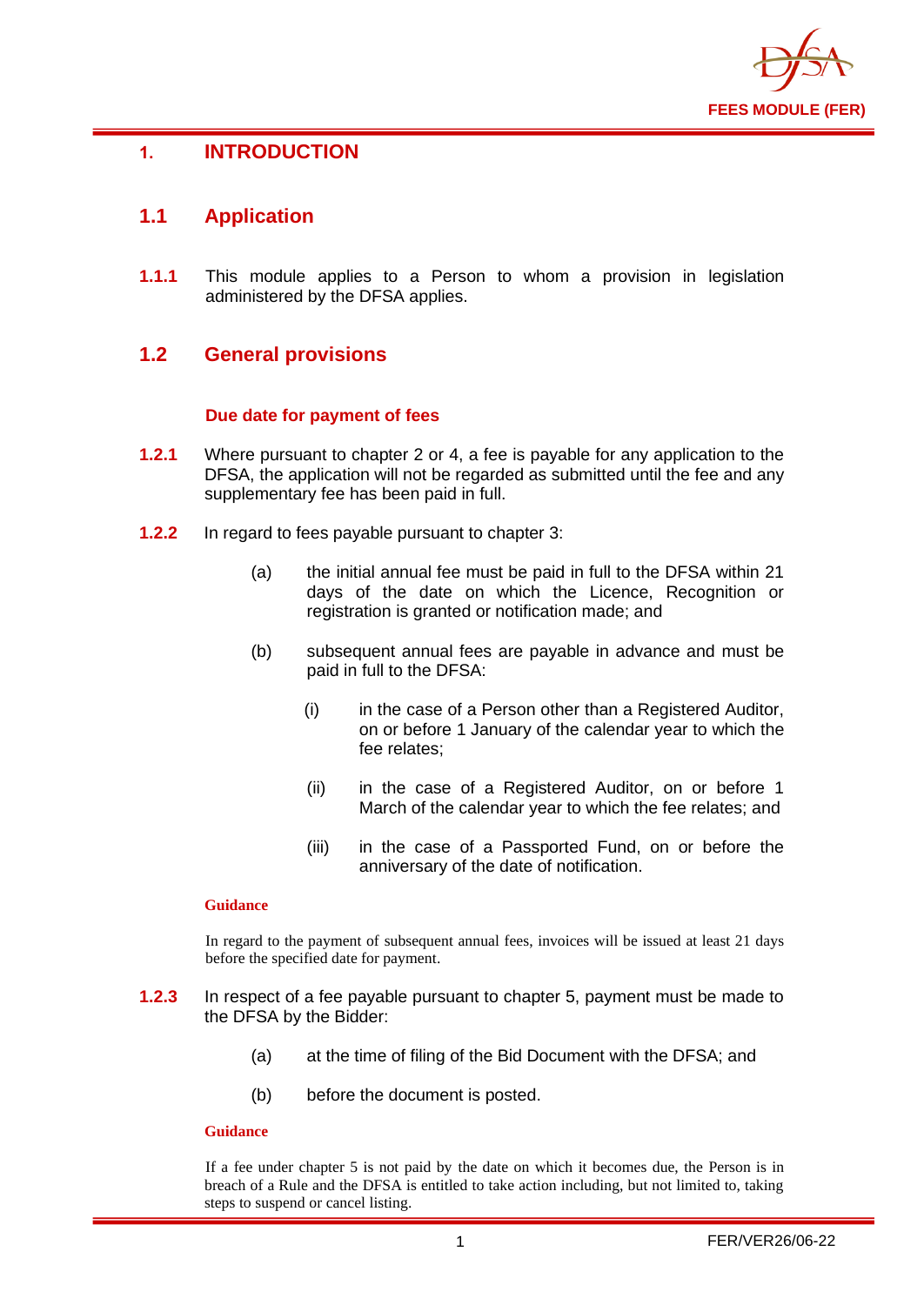

- **1.2.4** If a fee is payable under chapter 6 for an application, notification or request, the application, notification or request will not be regarded as submitted until the fee has been paid in full.
- **1.2.5** If a fee is payable under chapter 7, the fee must be paid in full within 21 days after the DFSA issues an invoice for that fee.

#### **Reduction, waiver or refund of fees**

**1.2.6** The DFSA may reduce, waive or refund all or part of any fee if it considers that, in the exceptional circumstances of a particular case, it would be equitable to do so.

#### **Supplementary fees**

- **1.2.7** (1) The DFSA may require a Person to pay to the DFSA a supplementary fee in circumstances where it expects to incur substantial additional costs in dealing with an application, notification or conducting ongoing supervision.
	- (2) The procedures in Schedule 3 to the Regulatory Law apply to a decision of the DFSA to require a Person to pay a supplementary fee.
	- (3) If the DFSA decides to require a Person to pay a supplementary fee, the Person may refer the matter to the FMT for review.
	- (4) If the DFSA requires a supplementary fee to be paid, it must issue an invoice to the Person concerned and the Person must pay the fee by the date specified in the invoice.

#### **Guidance**

- 1. The application and annual fees already include an element for specified complexity and other circumstances meriting an appropriate increase to the basic fee. However, if, in the DFSA's opinion, the reasonably estimated cost of dealing with a matter (based on the time likely to be spent on it) is likely to exceed the amount provided for in these Rules, the DFSA may impose a supplementary fee to cover the additional time it reasonably expects to spend on the matter. Such circumstances could include, for example:
	- (a) complex applications by reason of the applicant's start-up profile, origin, ownership structure or proposed business model;
	- (b) cases where it may be necessary to conduct intense supervisory scrutiny of an entity from a risk perspective;
	- (c) novel proposals and applications that cover untested ground or untested areas of the regulatory regime;
	- (d) if a transaction or event involving a Listed Entity, such as an acquisition, disposal, takeover, merger or significant corporate event, is likely to cause the DFSA to incur substantial additional costs; or
	- (e) if the DFSA is likely to spend significant time on an issue affecting a Recognised Person, such as if the DFSA has to liaise with its home supervisor or carry out additional supervisory scrutiny of the Person.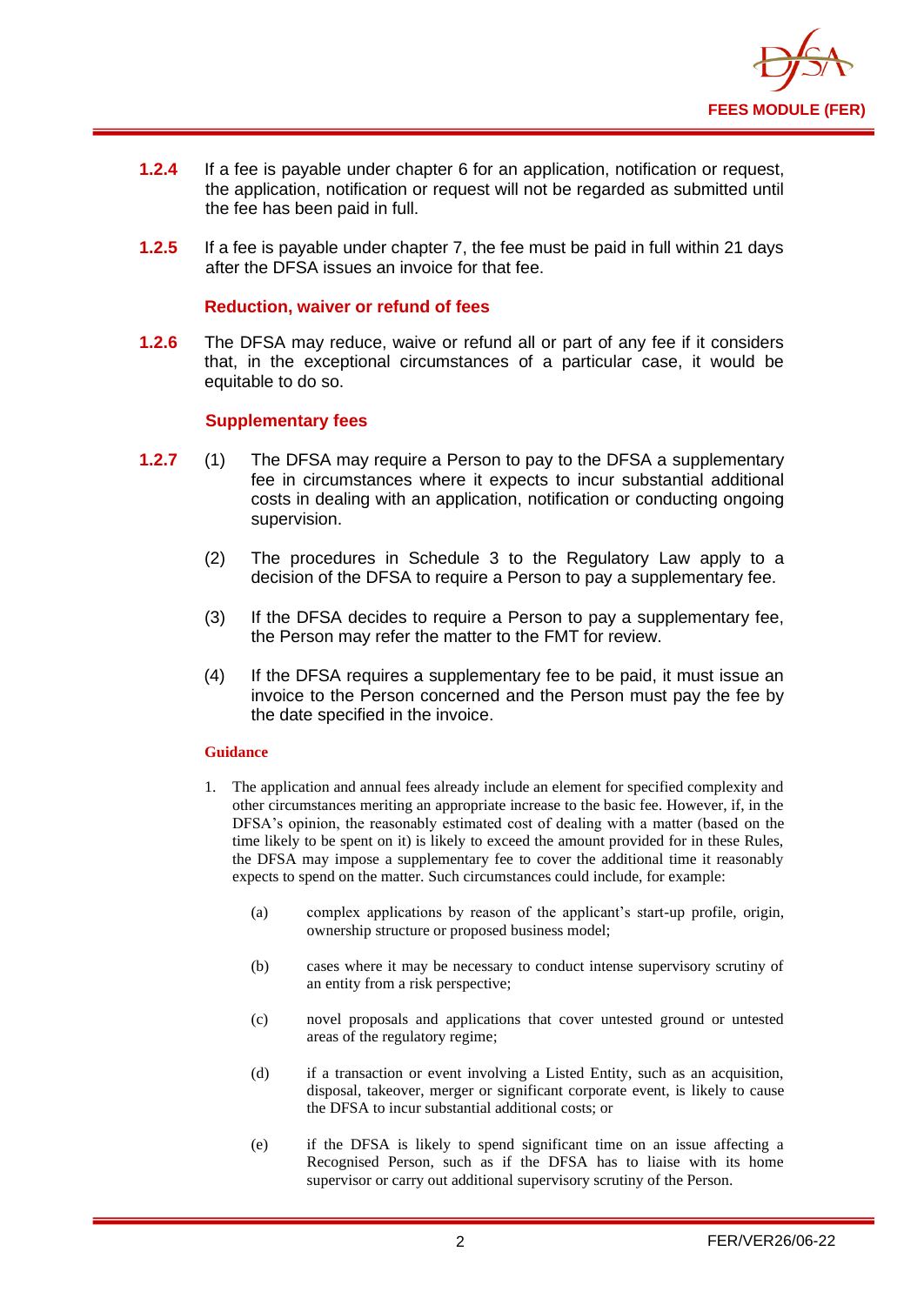

2. The purpose of the supplementary fee is to enable the DFSA to cover its costs for resources used in exceptional circumstances to deal with particular cases. The supplementary fee is not intended to be a general revenue raising tool, nor is it the DFSA's intention to use it as a means to make profits in relation to particular cases.

#### **Method of payment**

- **1.2.8** A fee payable under FER must be paid:
	- (a) in United States Dollars; and
	- (b) by a bank transfer made to the DFSA's bank account.

#### **Late payment fee**

- **1.2.9** (1) If a fee referred to in Rule 1.2.2, 1.2.5 or 1.2.7 is not paid in full by the due date, the non-payment incurs a late payment fee of:
	- (a) \$1,000 or an amount equal to 3% of the fee due (whichever is the greater); plus
	- (b) the fee due shall be increased by 1% for each calendar month, or part of a calendar month, that it remains outstanding after the due date.
	- (2) Nothing in this Rule limits the right of the DFSA to take any other action.

#### **Guidance**

If a Person does not pay a fee by the due date, the Person is in breach of a Rule and the DFSA is entitled to take action including, but not limited to, taking steps to withdraw the Person's authorisation, registration or recognition.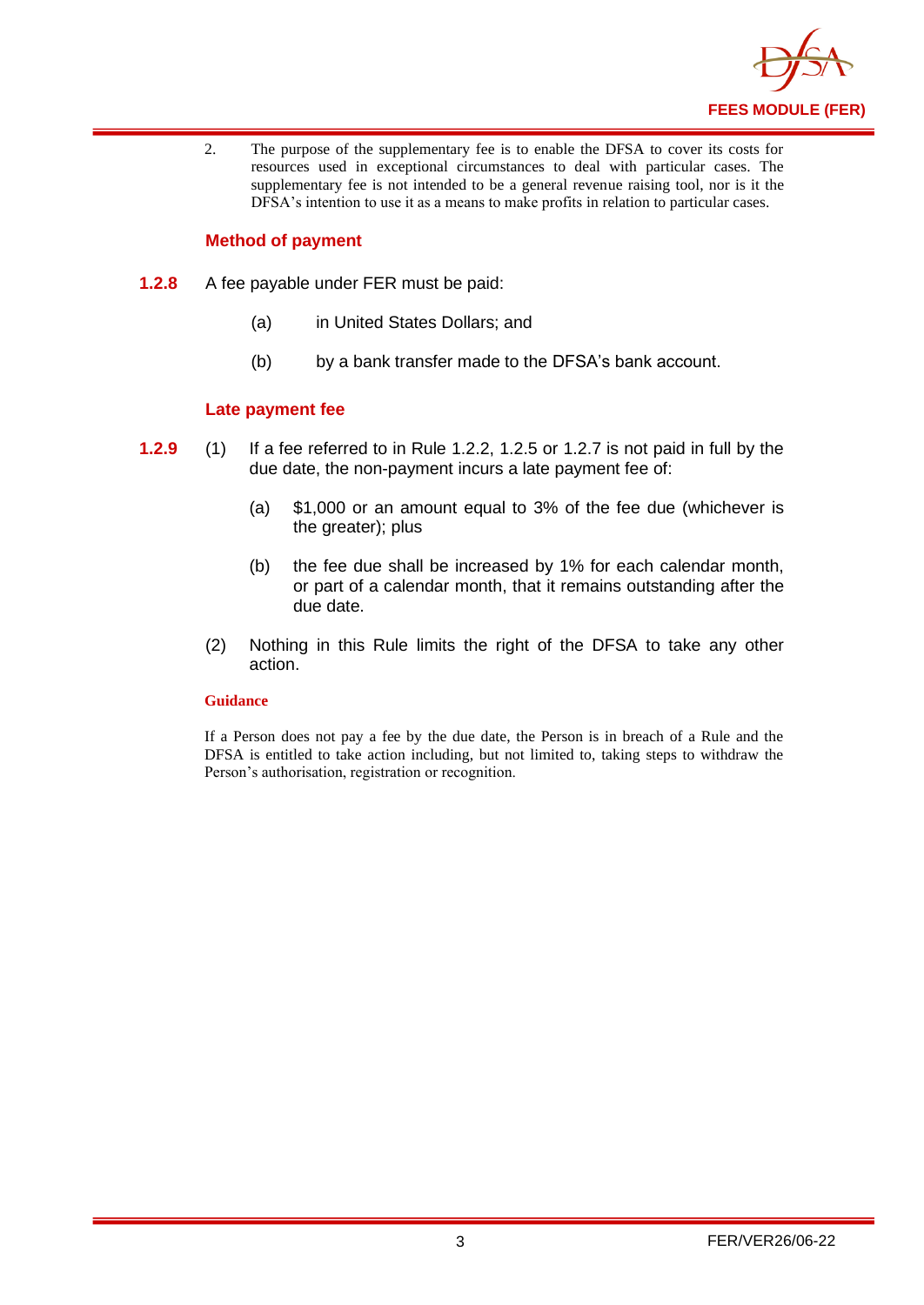

## <span id="page-5-0"></span>**2. APPLICATION FEES**

## <span id="page-5-1"></span>**2.1 Application for a Licence**

- **2.1.1** (1) An applicant applying for a Licence authorising it to carry on one or more Financial Services specified in the left hand column of the table in (2) must pay to the DFSA:
	- (a) the highest of the corresponding fees in the right hand column of that table; plus
	- (b) the fee in (3) if any of the specified factors apply.
	- (2) This is the table referred to in (1):

| Accepting Deposits or Providing Credit.                                                                                               | \$70,000 |
|---------------------------------------------------------------------------------------------------------------------------------------|----------|
| Dealing in Investments as Principal (except as a<br>matched principal).                                                               | \$40,000 |
| Effecting Contracts of Insurance or Carrying Out<br>Contracts of Insurance (except as a Captive<br>Insurer, as a PCC, or as an ISPV). | \$40,000 |
| Dealing in Investments as a matched principal.                                                                                        | \$25,000 |
| Dealing in Investments as Agent.                                                                                                      | \$25,000 |
| Managing Assets.                                                                                                                      | \$25,000 |
| Providing Custody.                                                                                                                    | \$25,000 |
| Providing Money Services (if it issues Stored<br>Value).                                                                              | \$25,000 |
| Managing a Profit Sharing Investment Account.                                                                                         | \$25,000 |
| Providing Trust Services (if it acts as trustee of<br>one or more express trusts).                                                    | \$25,000 |
| Acting as the Trustee of a Fund.                                                                                                      | \$25,000 |
| Acting as the Administrator of an Employee<br>Money Purchase Scheme.                                                                  | \$25,000 |
| Money Purchase<br>Operating<br>an Employee<br>Scheme.                                                                                 | \$20,000 |
| Arranging Deals in Investments.                                                                                                       | \$15,000 |
| Advising on Financial Products.                                                                                                       | \$15,000 |
| Arranging Custody.                                                                                                                    | \$15,000 |
| Arranging Credit and Advising on Credit.                                                                                              | \$15,000 |
| Providing Money Services (if it does not issue<br>Stored Value and does not only provide Money<br>Transmission).                      | \$15,000 |
| Insurance Intermediation.                                                                                                             | \$15,000 |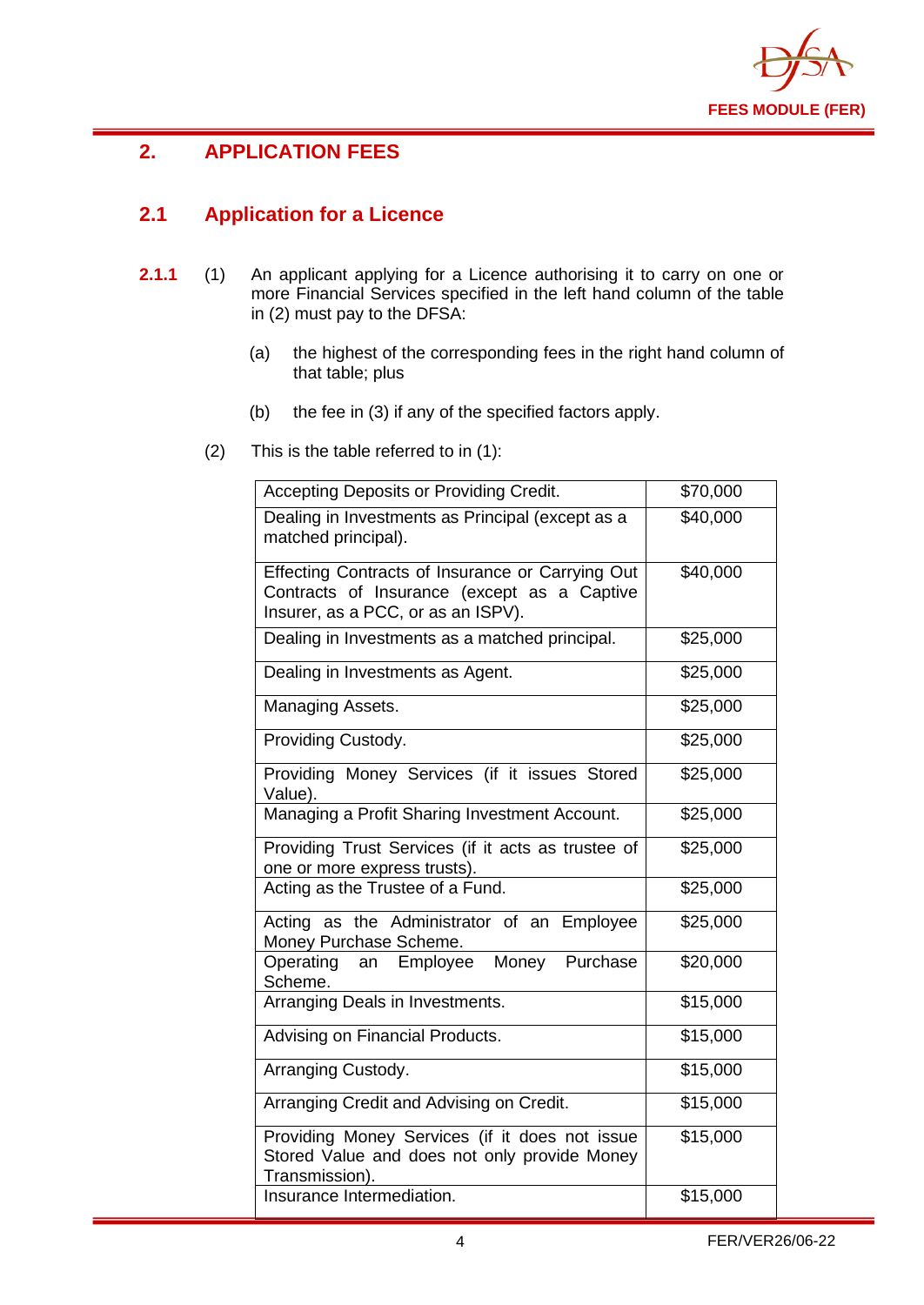

| Insurance Management.                                                                                                                                                                                                          | \$15,000 |
|--------------------------------------------------------------------------------------------------------------------------------------------------------------------------------------------------------------------------------|----------|
| Providing Trust Services (if it does not act as<br>trustee of any express trust).                                                                                                                                              | \$15,000 |
| Providing Fund Administration.                                                                                                                                                                                                 | \$15,000 |
| Operating a Credit Rating Agency.                                                                                                                                                                                              | \$10,000 |
| Managing a Collective Investment Fund if any<br>Fund to be managed is:                                                                                                                                                         | \$10,000 |
| (a) a Credit Fund; or                                                                                                                                                                                                          |          |
| (b) a Fund other than a Qualified Investor Fund,<br>a Venture Capital Fund or an Investment<br>Company managed by<br>its Corporate<br>Director.                                                                                |          |
| Providing Money Services (if it only provides<br>Money Transmission)                                                                                                                                                           | \$10,000 |
| Effecting Contracts of Insurance or Carrying Out<br>Contracts of Insurance as a PCC:                                                                                                                                           |          |
| (a)<br>for the core; and                                                                                                                                                                                                       | \$8,000  |
| for each cell<br>(b)                                                                                                                                                                                                           | \$1,000  |
| Effecting Contracts of Insurance or Carrying Out<br>Contracts of Insurance as a Captive Insurer or as<br>an ISPV.                                                                                                              | \$5,500  |
| Managing a Collective Investment Fund if the<br>Funds to be managed will only be Qualified<br>Investor Funds, except if any Fund is a Credit<br>Fund or all of the Funds are Venture Capital<br>Funds.                         | \$5,000  |
| Managing a Collective Investment Fund if the<br>Funds to be managed consist only of Investment<br>Companies managed by Corporate Directors and<br>no Fund is a Credit Fund and the Funds are not<br>all Venture Capital Funds. | \$5,000  |
| Operating a Crowdfunding Platform.                                                                                                                                                                                             | \$5,000  |
| Arranging or Advising on Money Services                                                                                                                                                                                        | \$5,000  |
| Managing a Collective Investment Fund if the<br>only Funds to be managed are Venture Capital<br>Funds.                                                                                                                         | \$2,000  |

- (3) An additional amount equal to 100% of the fee specified under (2) is payable if any one or more of the following factors apply:
	- (a) the applicant has a corporate structure with:
		- (i) multiple levels (including the applicant's level); or
		- (ii) Group members incorporated in two or more jurisdictions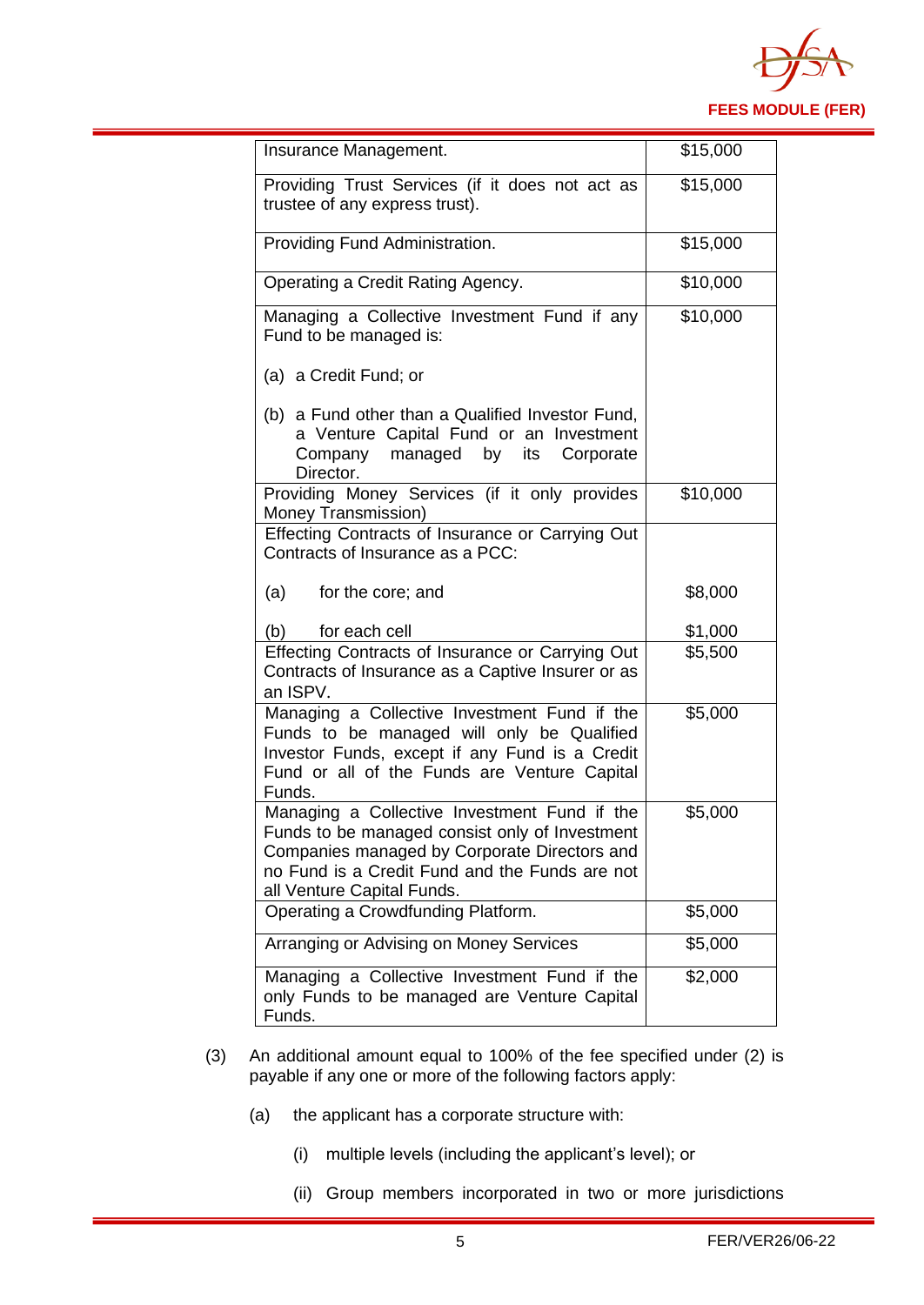

(excluding the DIFC);

- (b) the applicant has, or proposes to establish, a Holding Company in the DIFC;
- (c) the applicant is from a jurisdiction, or intends to carry on business from the DIFC in a jurisdiction, where there is no bilateral memorandum of understanding between the DFSA and the relevant Financial Services Regulator in that jurisdiction;
- (d) the DFSA will act as the consolidated prudential supervisor of the applicant's Financial Group; or
- (e) the DFSA will act as the lead supervisor of part of the applicant's Group.
- **2.1.2** (1) An applicant applying for a Licence authorising it to carry on one or more of the Financial Services of Operating an Exchange and Operating a Clearing House must pay to the DFSA:
	- (a) for Operating an Exchange, an application fee of \$150,000;
	- (b) for Operating a Clearing House, an application fee of \$150,000; and
	- (c) for Operating an Exchange and Operating a Clearing House, an application fee of \$300,000.
	- (2) An applicant referred to in (1) applying for an endorsement to carry on the Financial Service of Operating an Alternative Trading System must pay to the DFSA an additional application fee of:
		- (a) \$150,000 for Operating an ATS if it is to trade Security Tokens that are not admitted to trading on an Authorised Market Institution or other Regulated Exchange; or
		- (b) \$65,000 in any other case.
	- (3) An applicant must pay an additional application fee of \$10,000 for Operating an Exchange or ATS if it is to trade Investment Tokens and have Direct Access Members.
- **2.1.3** An applicant under Rule 2.1.2(a) or (c) seeking an endorsement to its Licence authorising it to maintain an Official List of Securities must pay to the DFSA an additional application fee of \$150,000.
- **2.1.4** An applicant applying for a Licence authorising it to carry on the Financial Service of Operating a Representative Office must pay to the DFSA an application fee of \$4,000.
- **2.1.5** (1) An applicant for a Licence applying for an authorisation to carry on the Financial Service of Operating an Alternative Trading System must pay to the DFSA an additional application fee of: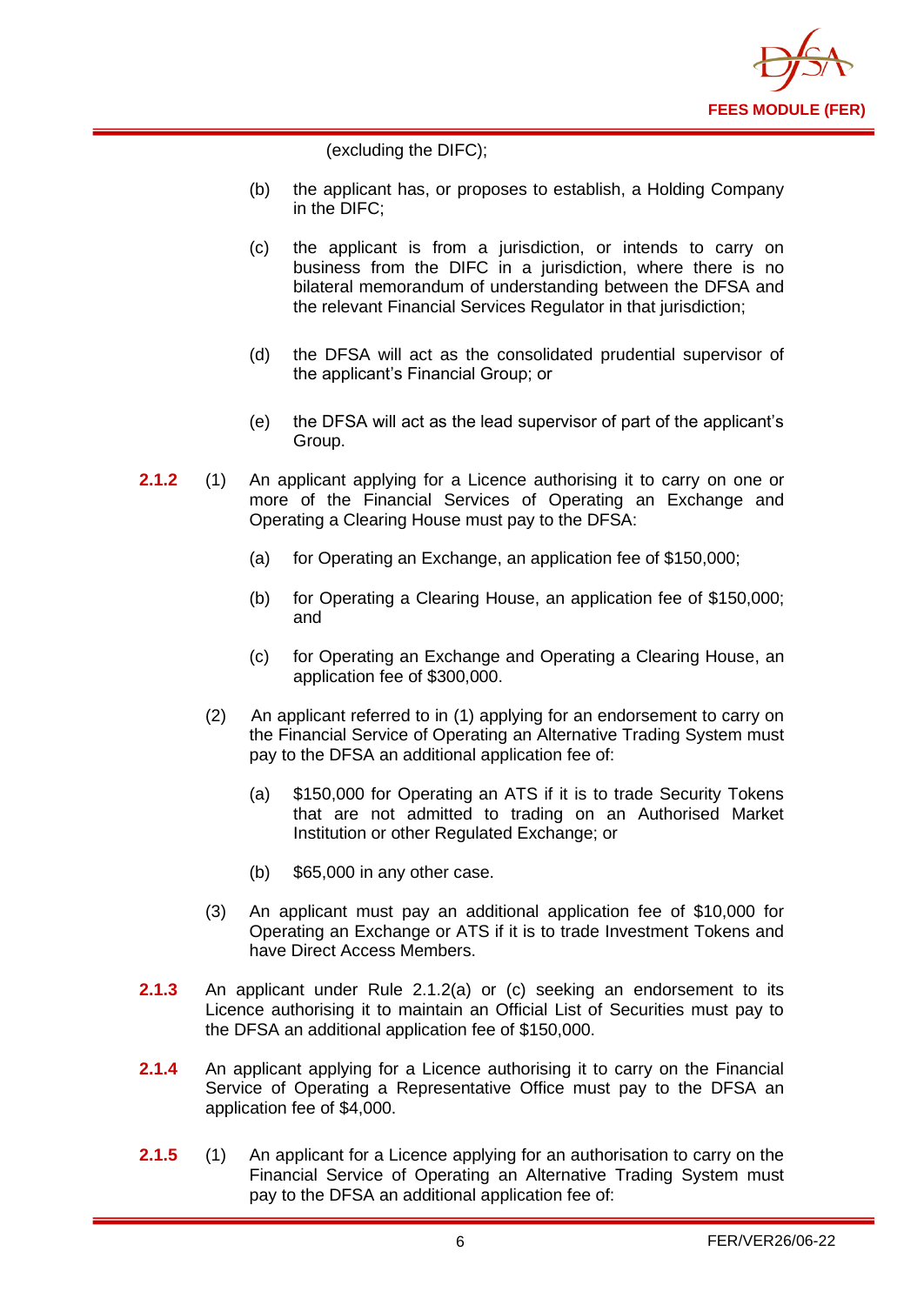

- (a) \$150,000 for Operating an ATS if it is to trade Security Tokens that are not admitted to trading on an Authorised Market Institution or other Regulated Exchange; or
- (b) \$65,000 in any other case.
- (2) An applicant referred to in (1) must pay an additional application fee of \$10,000 for Operating an ATS if it is to trade Investment Tokens and have Direct Access Members.
- **2.1.6** An applicant for a Licence must pay to the DFSA the following additional fee for an application for the following endorsements:
	- (a) to act as a Trade Repository, \$15,000;
	- (b) to carry on a Financial Service with or for a Retail Client, \$20,000;
	- (c) to use a Fund Platform, \$20,000.

#### **Guidance**

Apart from the application fees specified for particular endorsements in Rules 2.1.2, 2.1.3, 2.1.5 and 2.1.6, fees are not payable for applications for other endorsements if made at the same time as an initial application for a Licence. However, if an application for an endorsement is made after a Licence has been granted, a fee will be payable – see for example Rule 2.2.5.

## <span id="page-8-0"></span>**2.2 Application to carry on additional Financial Services**

#### **Guidance**

Section 2.2 applies to a Person that is already licensed (i.e. an Authorised Firm or Authorised Market Institution), that applies for a further authorisation or endorsement.

- **2.2.1** An Authorised Firm applying for authorisation to carry on additional Financial Services must pay to the DFSA an application fee equal to the difference between:
	- (a) the basic fee which would be payable under Rule 2.1.1 (1) if it were an applicant for a Licence in terms currently being sought; and
	- (b) the basic fee which would be payable under Rule 2.1.1 (1) if it were an applicant for a Licence in terms of that currently held.
- **2.2.2** An Authorised Market Institution applying for authorisation to carry on an additional Financial Service must pay to the DFSA:
	- (a) an application fee of \$150,000 for the Financial Service of Operating a Clearing House; or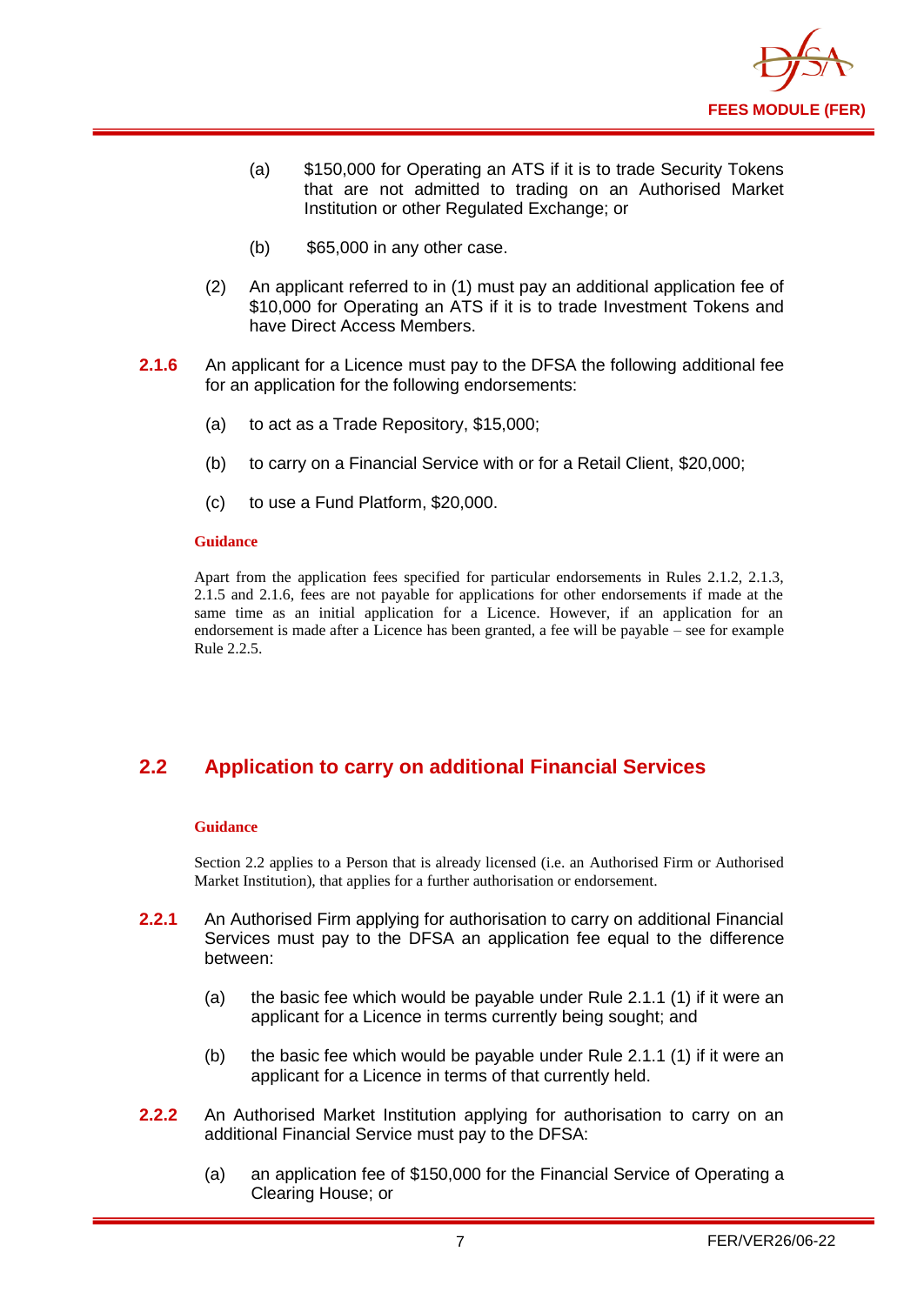

- (b) an application fee of \$150,000 for the Financial Service of Operating an Exchange.
- **2.2.3** An Authorised Market Institution applying for an endorsement on its Licence authorising it to maintain an Official List of Securities must pay to the DFSA an additional application fee of \$150,000.
- **2.2.4** (1) An Authorised Firm applying for an authorisation, or an Authorised Market Institution applying for an endorsement, to carry on the additional Financial Service of Operating an Alternative Trading System must pay to the DFSA an additional application fee of:
	- (a) \$150,000 for Operating an ATS if it is to trade Security Tokens that are not admitted to trading on an Authorised Market Institution or other Regulated Exchange; or
	- (b) \$65,000 in any other case.
	- (2) An applicant referred to in (1) must pay an additional application fee of \$10,000 for Operating an ATS if it is to trade Investment Tokens and have Direct Access Members.
- **2.2.5** An Authorised Person must pay to the DFSA the following fee for an application for the following endorsements:
	- (a) to act as a Trade Repository, \$15,000;
	- (b) to carry on a Financial Service with or for a Retail Client, \$20,000;
	- (c) to conduct Islamic Financial Business, \$5,000;
	- (d) to hold or control Client Assets, \$5,000;
	- (e) to hold Insurance Monies, \$5,000;
	- (f) to conduct Insurance Intermediation activities in respect of contracts of Long-Term Insurance, \$5,000.

#### **Guidance**

Only paragraphs (a) and (c) of Rule 2.2.5 are relevant to Authorised Market Institutions.

- **2.2.6** (1) If an Authorised Firm applies to the DFSA to change the scope of its Licence, and no fee is otherwise payable under this section for the application, the Authorised Firm must pay to the DFSA an application fee of \$10,000 for the application.
	- (2) Paragraph (1) does not apply to an application that is only to remove an authorisation, endorsement, activity or financial product from a Licence.

#### **Guidance**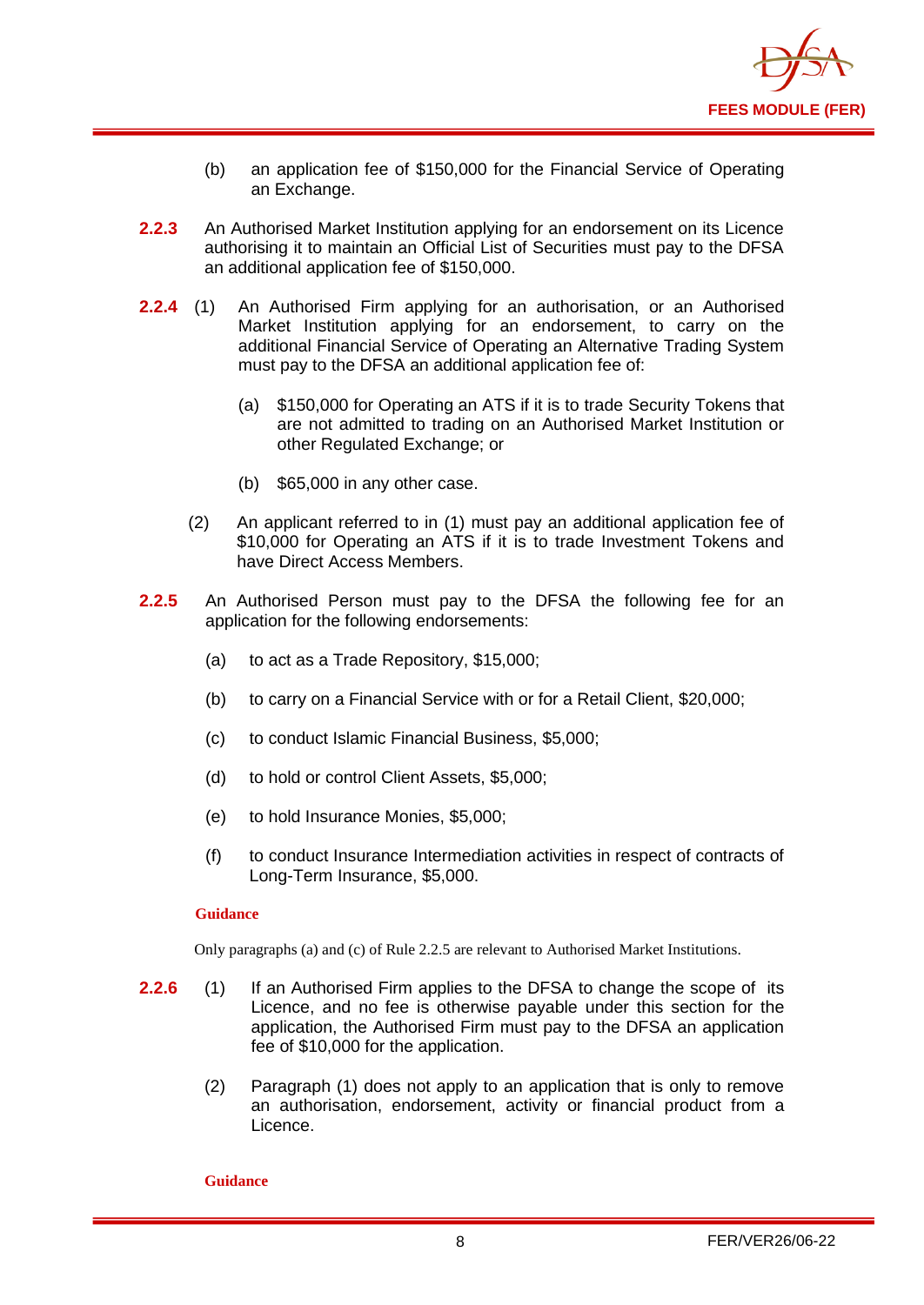

The reference to a change to the "scope" of a Licence covers any change to an authorisation, endorsement, activity, financial product, restriction or condition on the Licence (for which an application fee is not otherwise payable under this section). For example, an application to amend or remove a restriction on the Licence or to enable a firm to deal in Debentures instead of Shares or to add a product to the list of Investments that the firm may advise on.

## <span id="page-10-0"></span>**2.3 Application to register as a Registered Auditor or Audit Principal**

- **2.3.1** An applicant for registration as a Registered Auditor must pay to the DFSA an application fee of \$7,000.
- **2.3.2** (1) An applicant for registration as an Audit Principal must pay to the DFSA an application fee of \$500.
	- (2) The fee in (1) does not apply to an application that is made in conjunction with an application for registration as a Registered Auditor.

## <span id="page-10-1"></span>**2.4 Application to register a Public Fund**

**2.4.1** The Fund Manager or the Person proposing to be the Fund Manager of a Domestic Fund which is a Public Fund, who is applying to register the Fund, must pay to the DFSA an application fee of \$1,000.

## <span id="page-10-2"></span>**2.5 Notification of intention to be a Passported Fund**

- **2.5.1** (1) A Fund Manager of a Domestic Fund notifying the DFSA of its intention to be a Passported Fund, must pay to the DFSA a notification fee of \$9,500.
	- (2) For the purposes of calculating the fee under (1), if the Fund is an umbrella fund, including, without limitation, a segregated portfolio company or cell company, a fee must be paid for each sub-fund, segregated portfolio or cell, as the case may be, instead of for the umbrella fund, segregated portfolio company or cell company.

#### **Guidance**

The fee in Rule 2.5.1 is payable only where the DFSA is the Home Regulator of the relevant Domestic Fund that intends to use the passporting procedures (see FPR section 7).

## <span id="page-10-3"></span>**2.6 Application for Recognition as a Recognised Body or Recognised Member**

- **2.6.1** An applicant for Recognition as a Recognised Body must pay to the DFSA an application fee of \$15,000.
- **2.6.2** An applicant for Recognition as a Recognised Member must pay to the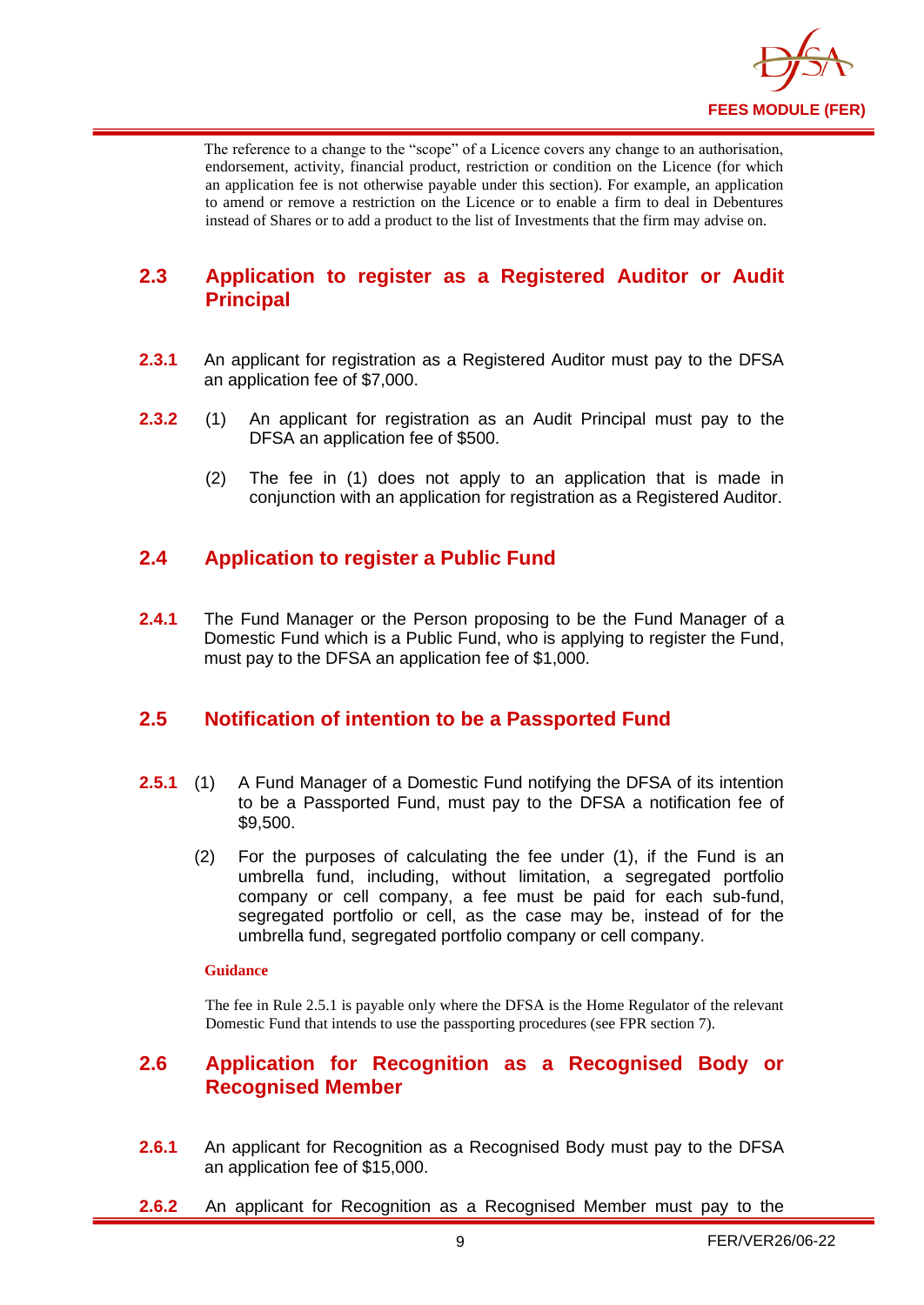

DFSA an application fee of \$1,000.

## <span id="page-11-0"></span>**2.7 Applications relating to Authorised Individuals and Key Individuals**

- **2.7.1** An Authorised Firm applying to the DFSA:
	- (a) for Authorised Individual status for an individual;
	- (b) to amend an Authorised Individual's authorisation to include a new Licensed Function; or
	- (c) to substitute one Authorised Individual for another performing a particular Licensed Function in the Authorised Firm,

must pay to the DFSA an application fee of \$500 for each Authorised Individual for whom it is seeking authorisation; to amend the scope of his authorisation; or to substitute as an Authorised Individual (as the case may be).

- **2.7.2** An Authorised Market Institution applying to the DFSA:
	- (a) for Key Individual status for an individual;
	- (b) to amend a Key Individual's authorisation to include a new Licensed Function; or
	- (c) to substitute one Key Individual for another performing a particular Licensed Function in the Authorised Market Institution,

must pay to the DFSA an application fee of \$500 for each Key Individual for whom it is seeking authorisation; to amend the scope of his authorisation; or to substitute as a Key Individual (as the case may be).

#### **Guidance**

Rules 2.7.1 and 2.7.2 apply if a Person is already licensed by the DFSA and applies to add or change an Authorised Individual or Key Individual. A fee is not payable for an application for Authorised Individual or Key Individual status if the application is made at the same time as an initial application for a Licence.

## <span id="page-11-1"></span>**2.8 Application to add a new cell to an existing PCC**

**2.8.1** A Licenced PCC applying to add one or more new cells must pay to the DFSA \$1,000 in respect of each cell to be added.

## <span id="page-11-2"></span>**2.9 Application for admittance of Securities to the Official List of Securities**

**2.9.1** An applicant for admission of Securities to the Official List of Securities must pay to the DFSA an application fee of \$2,500.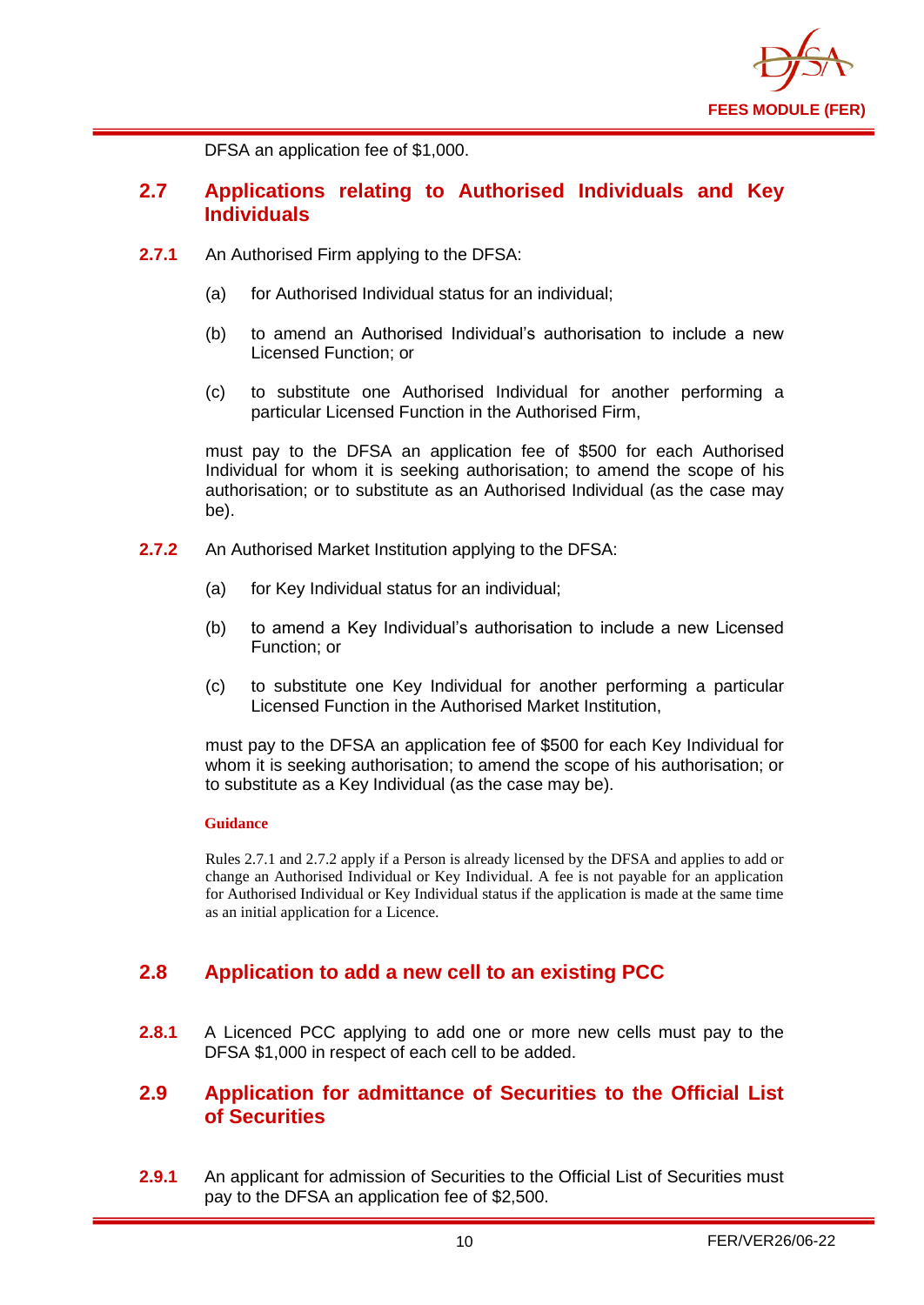

#### **Guidance**

An applicant for admission of Securities to the Official List of Securities under Rule 2.9.1 may include an applicant who is an Exempt Offeror (as defined in Article 13(2) of the Markets Law).

## <span id="page-12-0"></span>**2.10 Application relating to a business transfer scheme**

**2.10.1** An Authorised Firm applying under GEN Rule 12.1.5 for DFSA consent to a transfer scheme must pay to the DFSA an application fee of \$5,000.

## <span id="page-12-1"></span>**2.11 Application for a waiver or modification**

- **2.11.1** (1) An applicant for a waiver or modification of any Rule in the Rulebook or any Article of the Markets Law must pay to the DFSA an application fee of \$5,000 if, in the DFSA's opinion, the application involves an issue that is novel or complex or will for any other reason require the DFSA to spend a significant amount of time on the application.
	- (2) The fee in (1) does not apply if the application for a waiver or modification is made in conjunction with an application for a Licence.

#### **Guidance**

The DFSA will in some cases determine that a waiver or modification should be standardised, that is, made available to any applicant meeting certain criteria. No fee will be required for an application for a standard waiver or modification. In other cases, the DFSA will assess on a case-by-case basis whether the criteria for a fee set out in Rule 2.11.1 apply.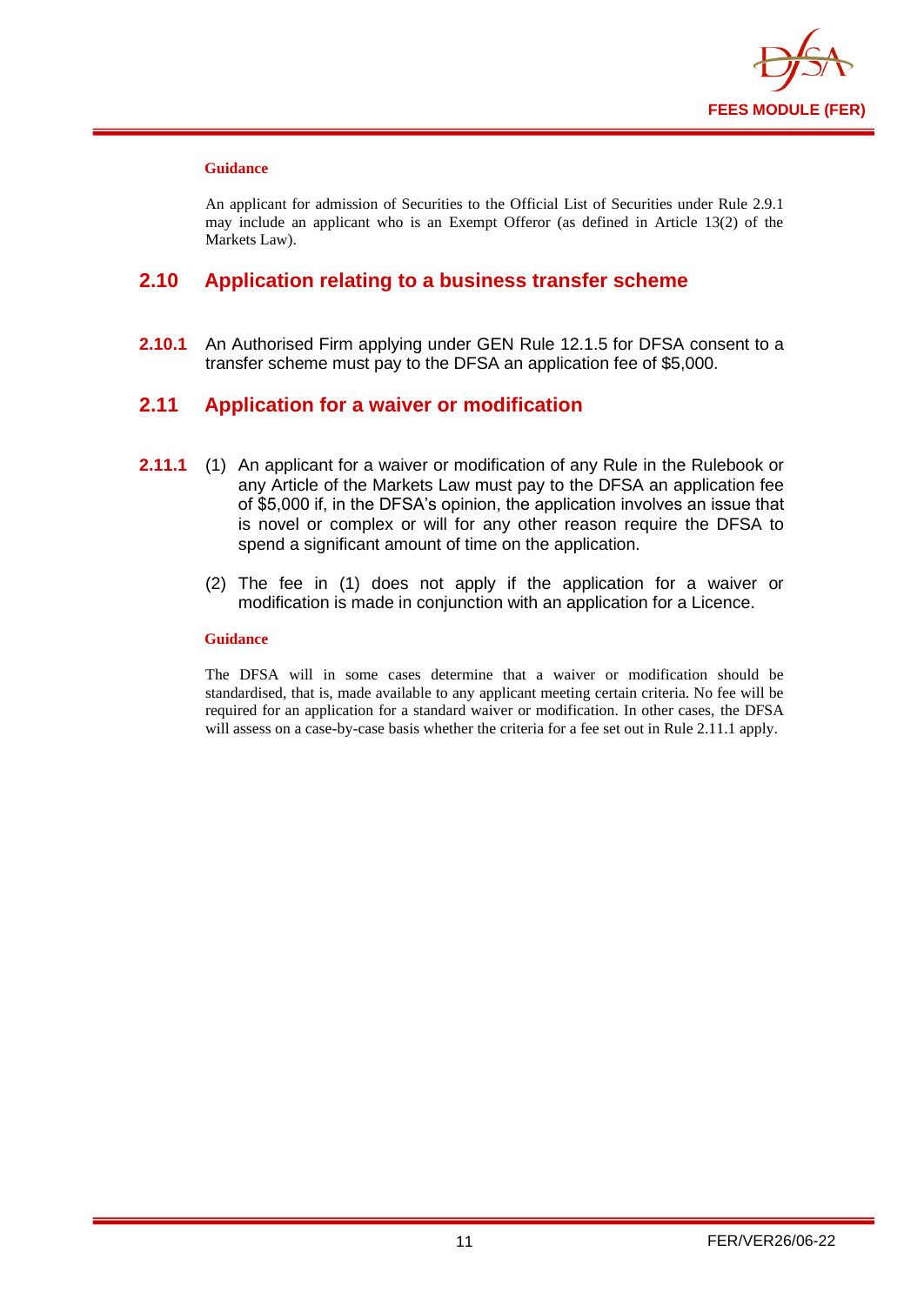

## <span id="page-13-0"></span>**3 ANNUAL FEES**

## <span id="page-13-1"></span>**3.1 Authorised Firms (initial period)**

- **3.1.1** (1) An Authorised Firm must pay to the DFSA the initial annual fee specified in (2) for the initial period of regulation between the date of the grant of its Licence and the end of the year.
	- (2) The initial annual fee is the fee which was payable at the time of its application for the Licence, multiplied by the number of whole calendar months between the date of the grant of the Licence and the end of the year divided by 12.

## <span id="page-13-2"></span>**3.2 Authorised Firms (subsequent periods)**

- **3.2.1** (1) An Authorised Firm must pay to the DFSA an annual fee for any period of regulation after the initial period described in Rule 3.1.1.
	- (2) The annual fee is:
		- (a) the highest of the fees specified in the right hand column of the table in (3) corresponding to the Financial Services specified in the left hand column of the table which the Authorised Firm is authorised to carry on under its Licence; plus
		- (b) the amount specified in the table to Rule 3.2.3 for each applicable factor specified in that table; plus
		- (c) \$1,000 for each complete \$1,000,000 of expenditure, where "expenditure" has the meaning given in Rule 3.2.2; plus
		- (d) \$65,000, if the Authorised Firm is carrying on the Financial Service of Operating an Alternative Trading System or \$150,000 if it is carrying on that Financial Service in relation to an Alternative Trading System that trades Security Tokens that are not admitted to trading on an Authorised Market Institution or other Regulated Exchange; plus
		- (e) \$1,000 for each additional Financial Service specified on its Licence (excluding the relevant Financial Service with the highest fee that applies under (a) and, if applicable, the Financial Service in (d)).
	- (3) This is the table referred to in (2) (a):

| Accepting Deposits or Providing Credit. |  |
|-----------------------------------------|--|
|                                         |  |

(a) for the calendar year 2018:

\$85,000

(b) for the calendar year 2019, and any later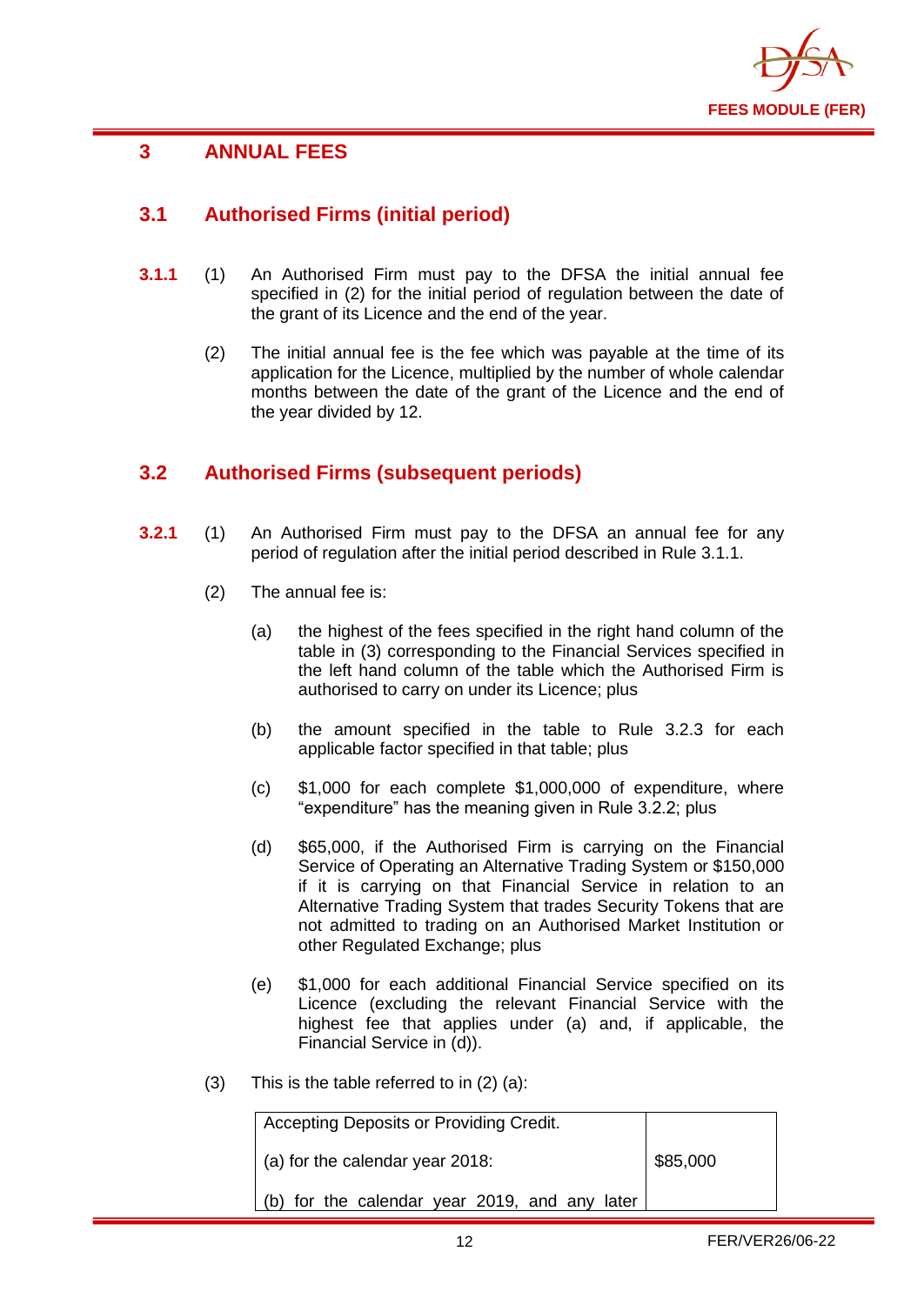

| calendar year:                                                                                                                                                                        | \$100,000 |
|---------------------------------------------------------------------------------------------------------------------------------------------------------------------------------------|-----------|
| Dealing in Investments as Principal (except as a<br>matched principal).                                                                                                               |           |
| (a) for the calendar year 2018:                                                                                                                                                       | \$45,000  |
| (b) for the calendar year 2019, and any later<br>calendar year:                                                                                                                       | \$50,000  |
| Effecting Contracts of Insurance or Carrying Out<br>Contracts of Insurance where the Authorised<br>Firm is not carrying on business as a Captive<br>Insurer, as a PCC, or as an ISPV. |           |
| (a) for the calendar year 2018:                                                                                                                                                       | \$45,000  |
| (b) for the calendar year 2019, and any later<br>calendar year:                                                                                                                       | \$50,000  |
| Dealing in Investments as a matched principal.                                                                                                                                        | \$25,000  |
| Dealing in Investments as Agent.                                                                                                                                                      | \$25,000  |
| Managing Assets.                                                                                                                                                                      | \$25,000  |
| Providing Custody.                                                                                                                                                                    | \$25,000  |
| Managing a Profit Sharing Investment Account.                                                                                                                                         | \$25,000  |
| Providing Trust Services (if it acts as trustee of<br>one or more express trusts).                                                                                                    | \$25,000  |
| Acting as the Trustee of a Fund.                                                                                                                                                      | \$25,000  |
| Acting as the Administrator of an Employee<br>Money Purchase Scheme.                                                                                                                  | \$25,000  |
| Providing Money Services (if it issues Stored<br>Value).                                                                                                                              | \$25,000  |
| Arranging Deals in Investments.                                                                                                                                                       | \$15,000  |
| Advising on Financial Products.                                                                                                                                                       | \$15,000  |
| Arranging Custody.                                                                                                                                                                    | \$15,000  |
| Arranging Credit and Advising on Credit                                                                                                                                               | \$15,000  |
| Insurance Intermediation.                                                                                                                                                             | \$15,000  |
| Insurance Management.                                                                                                                                                                 |           |
| (a) for the calendar year 2018:                                                                                                                                                       | \$17,500  |
| (b) for the calendar year 2019, and any later<br>calendar year:                                                                                                                       | \$20,000  |
| Providing Trust Services (if it does not act as                                                                                                                                       | \$15,000  |
| trustee of any express trust).<br>Operating a Credit Rating Agency.                                                                                                                   |           |
| (a) for the calendar year 2018:                                                                                                                                                       | \$12,500  |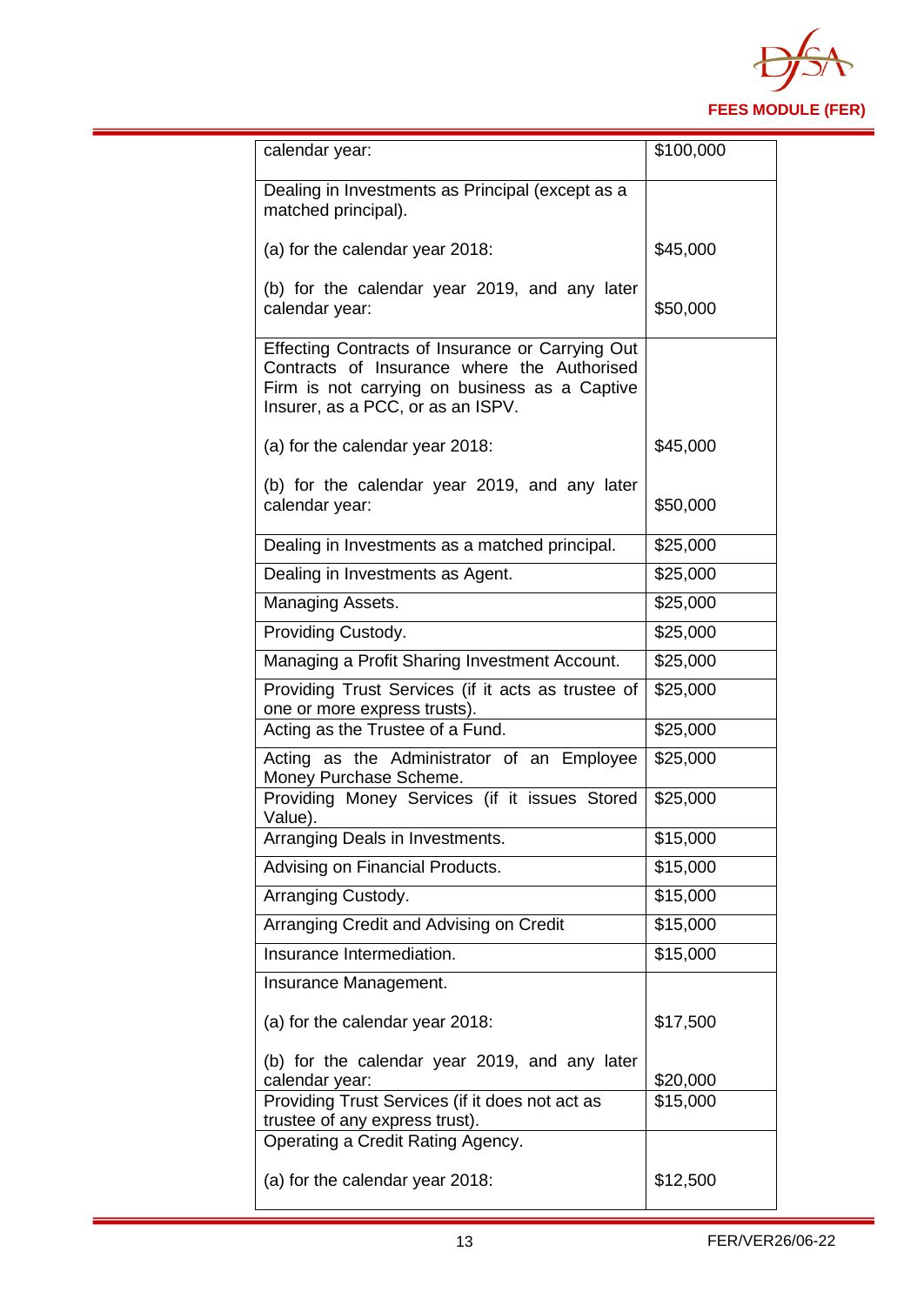

| (b) for the calendar year 2019, and any later<br>calendar year:                                                                                                                                                                | \$15,000 |
|--------------------------------------------------------------------------------------------------------------------------------------------------------------------------------------------------------------------------------|----------|
| Providing Fund Administration.                                                                                                                                                                                                 | \$15,000 |
| Operating an Employee Money Purchase<br>Scheme.                                                                                                                                                                                | \$15,000 |
| Providing Money Services (if it does not issue<br>Stored Value and does not only provide Money<br>Transmission).                                                                                                               | \$15,000 |
| Managing a Collective Investment Fund if any<br>Fund managed is:                                                                                                                                                               | \$10,000 |
| (a) a Credit Fund; or                                                                                                                                                                                                          |          |
| (b) a Fund other than a Qualified Investor Fund,<br>a Venture Capital Fund or an Investment<br>Company managed by<br>its<br>Corporate<br>Director.                                                                             |          |
| Operating a Crowdfunding Platform.                                                                                                                                                                                             | \$10,000 |
| Providing Money Services (if it only provides<br>Money Transmission)                                                                                                                                                           | \$10,000 |
| Arranging or Advising on Money Services.                                                                                                                                                                                       | \$10,000 |
| Effecting Contracts of Insurance or Carrying Out<br>Contracts of Insurance where the Authorised<br>Firm is carrying on business as a Captive Insurer<br>or as an ISPV.                                                         | \$5,500  |
| Managing a Collective Investment Fund if the<br>Funds managed are only Qualified Investor<br>Funds, except if any Fund is a Credit Fund or all<br>of the Funds are Venture Capital Funds.                                      | \$5,000  |
| Managing a Collective Investment Fund if the<br>Funds to be managed consist only of Investment<br>Companies managed by Corporate Directors and<br>no Fund is a Credit Fund and the Funds are not<br>all Venture Capital Funds. | \$5,000  |
| Effecting Contracts of Insurance or Carrying Out<br>Contracts of Insurance where the Authorised<br>Firm is carrying on business as a PCC:                                                                                      |          |
| (a)<br>for the core; and                                                                                                                                                                                                       | \$8,000  |
| for each cell.<br>(b)                                                                                                                                                                                                          | \$1,000  |
| Managing a Collective Investment Fund if the<br>only Funds managed are Venture Capital Funds.                                                                                                                                  | \$2,000  |

- (4) The annual fee for an Authorised Firm authorised as a Representative Office is \$4,000.
- **3.2.2** (1) For the purposes of Rule 3.2.1 and subject to (2), "expenditure" means: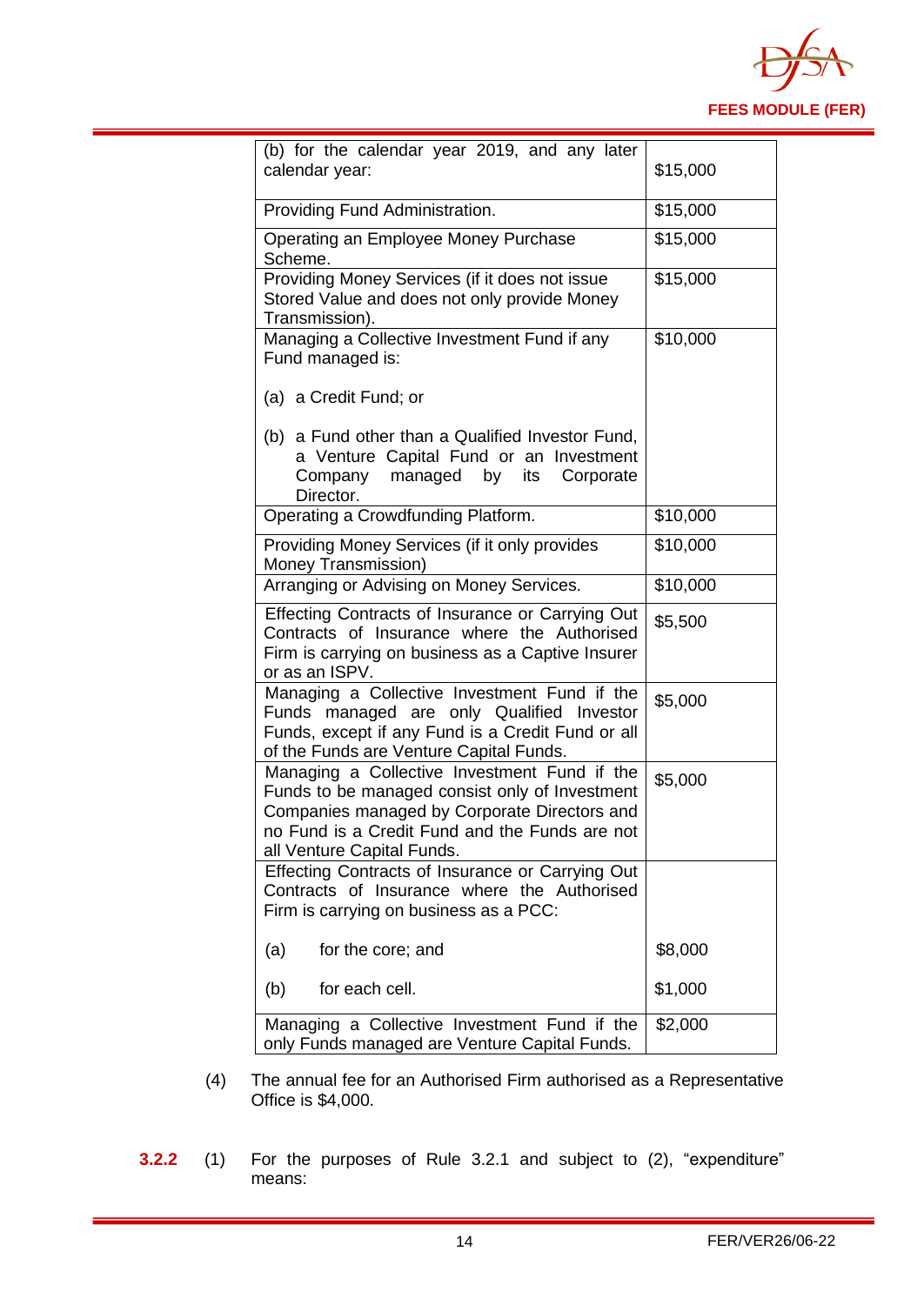

- (a) in the case of an Authorised Firm which is a Domestic Firm and to which PIB applies, its annual expenditure calculated as the sum of the amounts entered in its PIB regulatory return in respect of "administrative expenses", "depreciation" and "other operating expenses" in relation to business carried on in or from the DIFC including business carried on through a branch in another jurisdiction;
- (b) in the case of an Authorised Firm which operates in the DIFC through a Branch and to which PIB applies, its annual expenditure calculated as the sum of the amounts entered in its PIB regulatory return in respect of "administrative expenses", "depreciation" and "other operating expenses" in relation to business carried on in or from the DIFC; and
- (c) in the case of an Authorised Firm to which PIN applies, its annual expenditure as set out in its IN100 or IN30 Annual Regulatory Return, as the case may be, in respect of business carried on in or from the DIFC including, in the case of a Domestic Firm, business carried on through a branch in another jurisdiction:

for the last financial year for which the Authorised Firm has submitted regulatory returns to the DFSA.

(2) If the last financial year referred to in (1) was not twelve months in duration, the expenditure figure shall be increased or decreased on a pro rata basis to produce an equivalent twelve month figure.

#### **Guidance**

The effect of Rule 3.2.2 is that if an Authorised Firm has not, in accordance with the Rules, submitted its first Annual Regulatory Return, then the amount of expenditure is set at zero for the purpose of Rule  $3.2.1$  (2)(c).

**3.2.3** This is the table referred to in Rule 3.2.1(2)(b):

| <b>Factor</b>                                                  |                                                                                                                                                         | Amount                                                                      |
|----------------------------------------------------------------|---------------------------------------------------------------------------------------------------------------------------------------------------------|-----------------------------------------------------------------------------|
| <b>Systemically Important Financial</b><br><b>Institutions</b> |                                                                                                                                                         |                                                                             |
|                                                                | An Authorised Firm that meets both of the<br>following conditions:                                                                                      | An amount<br>equal<br>to<br>100% of<br>the<br>fee<br>referred to in<br>Rule |
| (a)                                                            | it is in prudential Category 1, 2 or 5<br>under PIB or it is an Insurer; and                                                                            | $3.2.1(2)(a)$ .                                                             |
| (b)                                                            | it is part of a Group included on the list of<br>global systemically important financial<br>institutions published by the Financial<br>Stability Board. |                                                                             |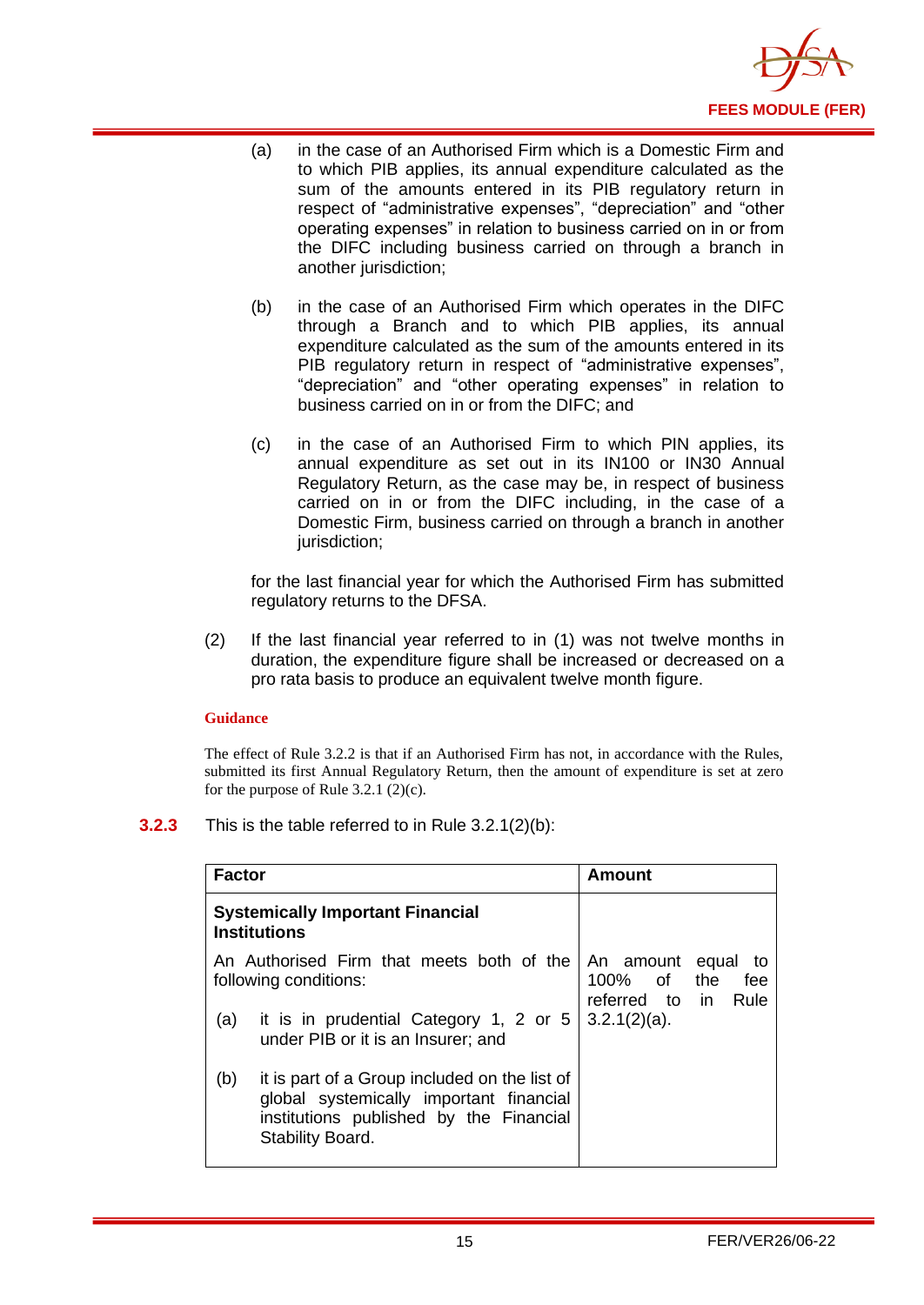

| DFSA is the consolidated or lead<br>supervisor                                                                                                                                                                            |                        |
|---------------------------------------------------------------------------------------------------------------------------------------------------------------------------------------------------------------------------|------------------------|
| An Authorised Firm for which the DFSA acts as   An amount equal to<br>the consolidated prudential supervisor of its 100% of the<br>Financial Group or as a lead supervisor of part   referred to in Rule<br>of its Group. | fee<br>$3.2.1(2)(a)$ . |

#### **Guidance**

If both of the factors set out in the table to Rule 3.2.3 are applicable to an Authorised Firm, then the specified amounts are cumulative.

**3.2.4** An Authorised Firm that is carrying on the Financial Service of Operating an Alternative Trading System must pay an additional annual fee of \$10,000 for carrying on that Financial Service in relation to an Alternative Trading System that trades Investment Tokens and has Direct Access Members.

## <span id="page-17-0"></span>**3.3 Authorised Market Institutions (initial period)**

- **3.3.1** (1) An Authorised Market Institution must pay to the DFSA an initial annual fee specified in (2) for the initial period of regulation between the date of the grant of its Licence and the end of the year.
	- (2) The initial annual fee is \$100,000, multiplied by the number of whole calendar months between the date of the grant of the Licence and the end of the year and divided by 12.

## <span id="page-17-1"></span>**3.4 Authorised Market Institutions (subsequent periods)**

- **3.4.1** An Authorised Market Institution must pay to the DFSA the applicable annual fee prescribed in Rules 3.4.2, 3.4.3, 3.4.4 and 3.4.5 for any period of regulation after the initial period described in Rule 3.3.1.
- **3.4.2** (1) An Authorised Market Institution carrying on the Financial Service of Operating an Exchange must pay to the DFSA an annual fee of \$100,000.
	- (2) An Authorised Market Institution carrying on the Financial Service of Operating a Clearing House must pay to the DFSA an annual fee of \$100,000.
	- (3) An Authorised Market Institution carrying on both of the Financial Services of Operating an Exchange and Operating a Clearing House must pay to the DFSA an annual fee of \$200,000.
- **3.4.3** An Authorised Market Institution maintaining an Official List of Securities must pay to the DFSA an annual fee of \$75,000.
- **3.4.4** An Authorised Market Institution carrying on the Financial Service of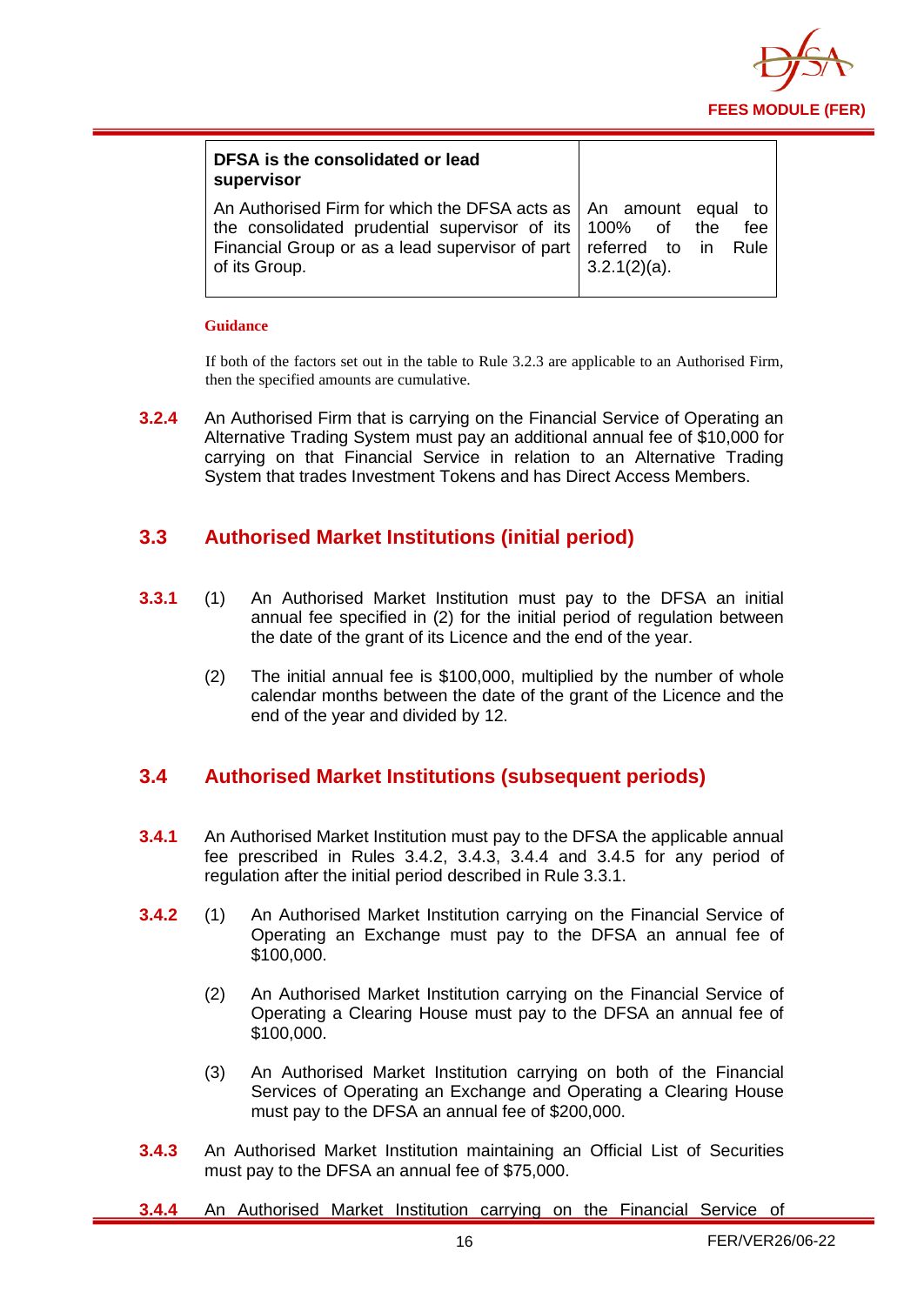

Operating an Alternative Trading System must pay to the DFSA an annual fee of:

- (a) \$150,000 if it Operates an Alternative Trading System that trades Security Tokens that are not admitted to trading on an Authorised Market Institution or other Regulated Exchange; or
- (b) \$65,000 in any other case.
- **3.4.5** An Authorised Market Institution must pay an additional annual fee of \$10,000 for Operating an Exchange or Alternative Trading System that trades Investment Tokens and has Direct Access Members.

## <span id="page-18-0"></span>**3.5 Registered Auditors (initial period)**

- **3.5.1** (1) A Registered Auditor permitted under its registration to conduct audits of Authorised Persons (where those Persons are Domestic Firms or Domestic Funds) must pay to the DFSA an initial annual fee for the initial period of registration between the date of the grant of registration and the end of the year calculated in accordance with (2).
	- (2) The initial annual fee is \$7,000 multiplied by the number of whole calendar months between the date of the grant of the registration and the end of the calendar year and then divided by 12.

## <span id="page-18-1"></span>**3.6 Registered Auditors (subsequent periods)**

- **3.6.1** (1) A Registered Auditor permitted under its registration to conduct audits of Authorised Persons (where those Persons are Domestic Firms) or Domestic Funds must, subject to Rule 3.6.3, pay to the DFSA an annual fee calculated in accordance with (2).
	- (2) The amount of the fee payable is specified in the right hand column of the table and is dependent upon the number of audits of Authorised Persons which are Domestic Firms and audits of Domestic Funds specified in the left hand column.

| Audits reported in Registered   Annual fee<br>Auditor's Annual Information<br>Return for the<br>previous<br>calendar year |                                       |  |  |
|---------------------------------------------------------------------------------------------------------------------------|---------------------------------------|--|--|
| $0 - 15$                                                                                                                  | \$7,000                               |  |  |
| 16-30                                                                                                                     | \$7,000<br>plus \$500<br>audit<br>per |  |  |
|                                                                                                                           | conducted above 15.                   |  |  |
| 31 or more                                                                                                                | \$14,500 plus \$1,000 per<br>audit    |  |  |
|                                                                                                                           | conducted above 30.                   |  |  |

**3.6.2** (1) A Registered Auditor permitted under its registration to conduct audits of Public Listed Companies must, subject to Rule 3.6.3, pay to the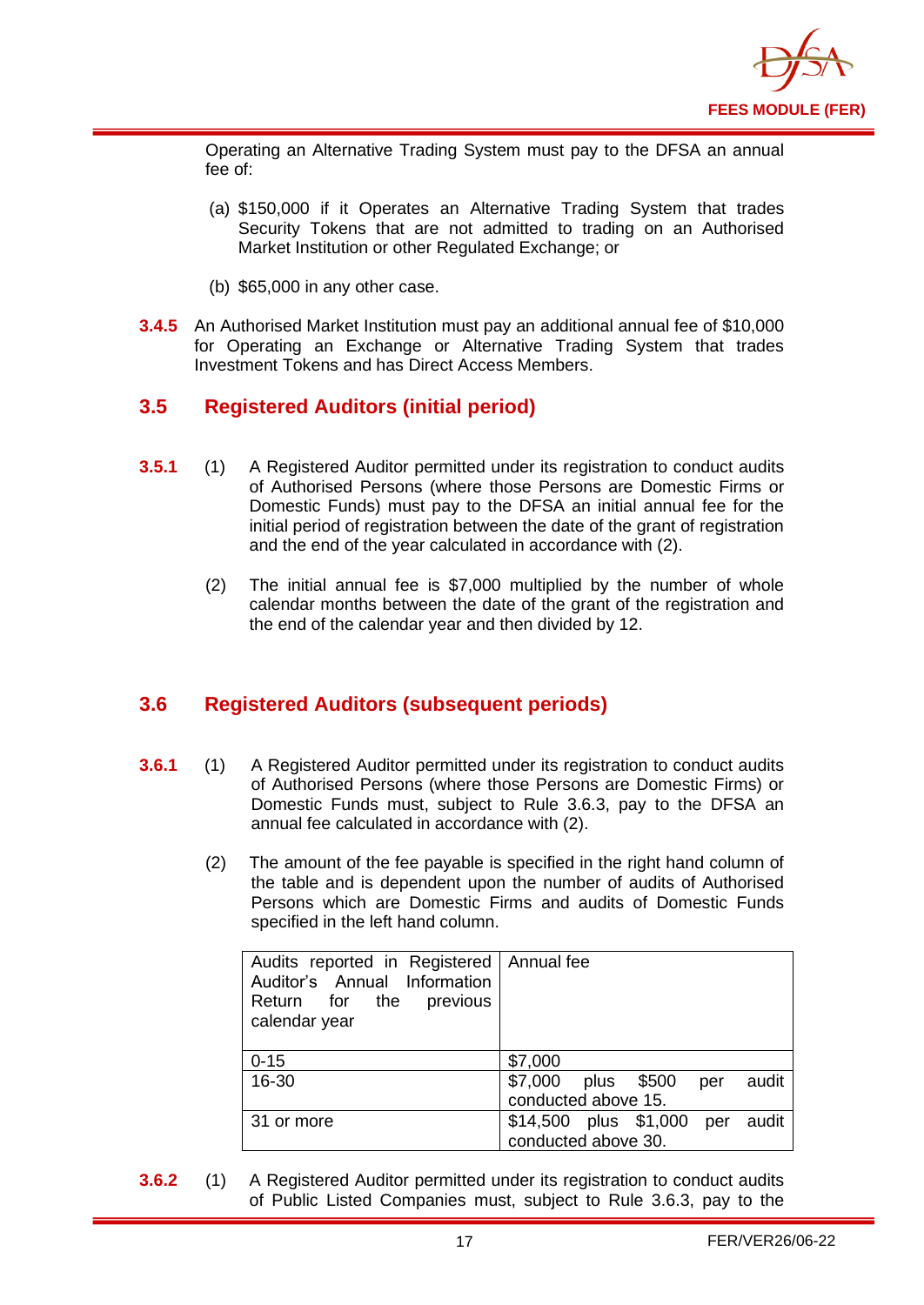

DFSA an annual fee calculated in accordance with (2).

- (2) The amount of the fee is \$5,000 per audit conducted of a Public Listed Company as reported in the Registered Auditor's Annual Information Return for the previous calendar year.
- (3) No fee is payable under this Rule if the Registered Auditor has not conducted any audits of Public Listed Companies in the previous calendar year.
- **3.6.3** A Registered Auditor permitted under its registration to conduct audits of both:
	- (a) Authorised Persons (where those persons are Domestic Firms) or Domestic Funds; and
	- (b) Public Listed Companies,

must pay to the DFSA an annual fee equal to the amount calculated under Rule 3.6.1 plus the amount calculated under Rule 3.6.2.

## <span id="page-19-0"></span>**3.7 Designated Non-Financial Businesses and Professions (initial period)**

**3.7.1** A DNFBP must pay to the DFSA an annual fee of \$6,000 for the initial period of registration between the date of the grant of registration and the end of the year**.** 

## <span id="page-19-1"></span>**3.8 Designated Non-Financial Businesses and Professions (subsequent periods)**

**3.8.1** A DNFBP must pay to the DFSA an annual fee of \$6,000 for any period of registration after the initial period described in Rule 3.7.1.

## <span id="page-19-2"></span>**3.9 Domestic Funds (initial period)**

- **3.9.1** (1) A Fund Manager must pay to the DFSA in respect of each Domestic Fund for which it is the Fund Manager the initial annual fee prescribed in (3) for the period immediately following registration or notification until the end of the year.
	- (2) The initial annual fee must be paid to the DFSA:
		- (a) in the case of a Public Fund, at the time of registration; and
		- (b) in the case of an Exempt Fund or Qualified Investor Fund, at the time of notification to the DFSA pursuant to Article 34 of the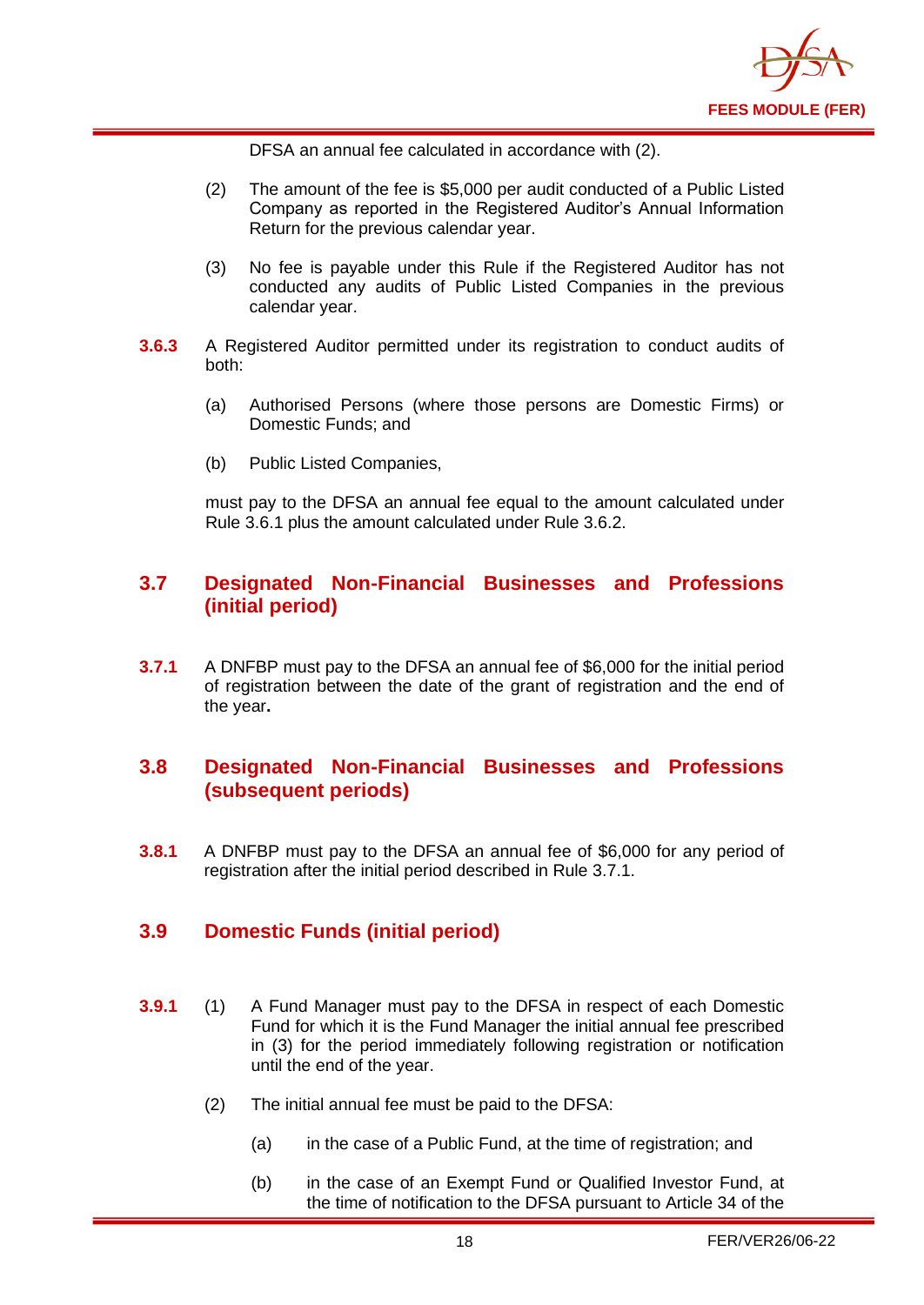

Collective Investment Law 2010.

(3) The initial annual fee is \$1000 for a Venture Capital Fund or \$4,000 for any other type of Fund, multiplied in either case by the number of whole months between the date of registration or notification and the end of the calendar year and then divided by 12.

## <span id="page-20-0"></span>**3.10 Domestic Funds (subsequent periods)**

- **3.10.1** (1) A Fund Manager must pay to the DFSA in respect of each Domestic Fund for which it is the Fund Manager the annual fee prescribed in (2) for any period after the initial period described in Rule 3.9.1.
	- (2) The annual fee for any period after the initial period is:
		- (a) for a Venture Capital Fund, \$1,000; or
		- (b) for any other type of Fund, \$4,000.

## <span id="page-20-1"></span>**3.10A Passported Fund**

- **3.10.1A** (1) A Fund Manager must pay to the DFSA an annual fee of \$2,000 in respect of each Passported Fund for which it is the Manager.
	- (2) For the purposes of calculating the fee under (1), if the Fund is an umbrella fund, including, without limitation, a segregated portfolio company or cell company, a fee must be paid for each sub-fund, segregated portfolio or cell, as the case may be, instead of for the umbrella fund, segregated portfolio company or cell company.
	- (3) The initial annual fee is payable in respect of the twelve month period following notification of intention to be a Passported Fund and any subsequent annual fee is payable in respect of the twelve month period commencing on the anniversary of that date.

#### **Guidance**

The annual fee in Rule 3.10.1A is payable only where the DFSA is the Home Regulator of the Passported Fund (see FPR section 7).

## <span id="page-20-2"></span>**3.11 Listed Entities**

**3.11.1** (1) A Listed Entity, other than a SME, that has equity securities admitted to the Official List of Securities must pay to the DFSA an annual fee consisting of \$2,500 plus the additional fee (if any) calculated in accordance with the table to this Rule.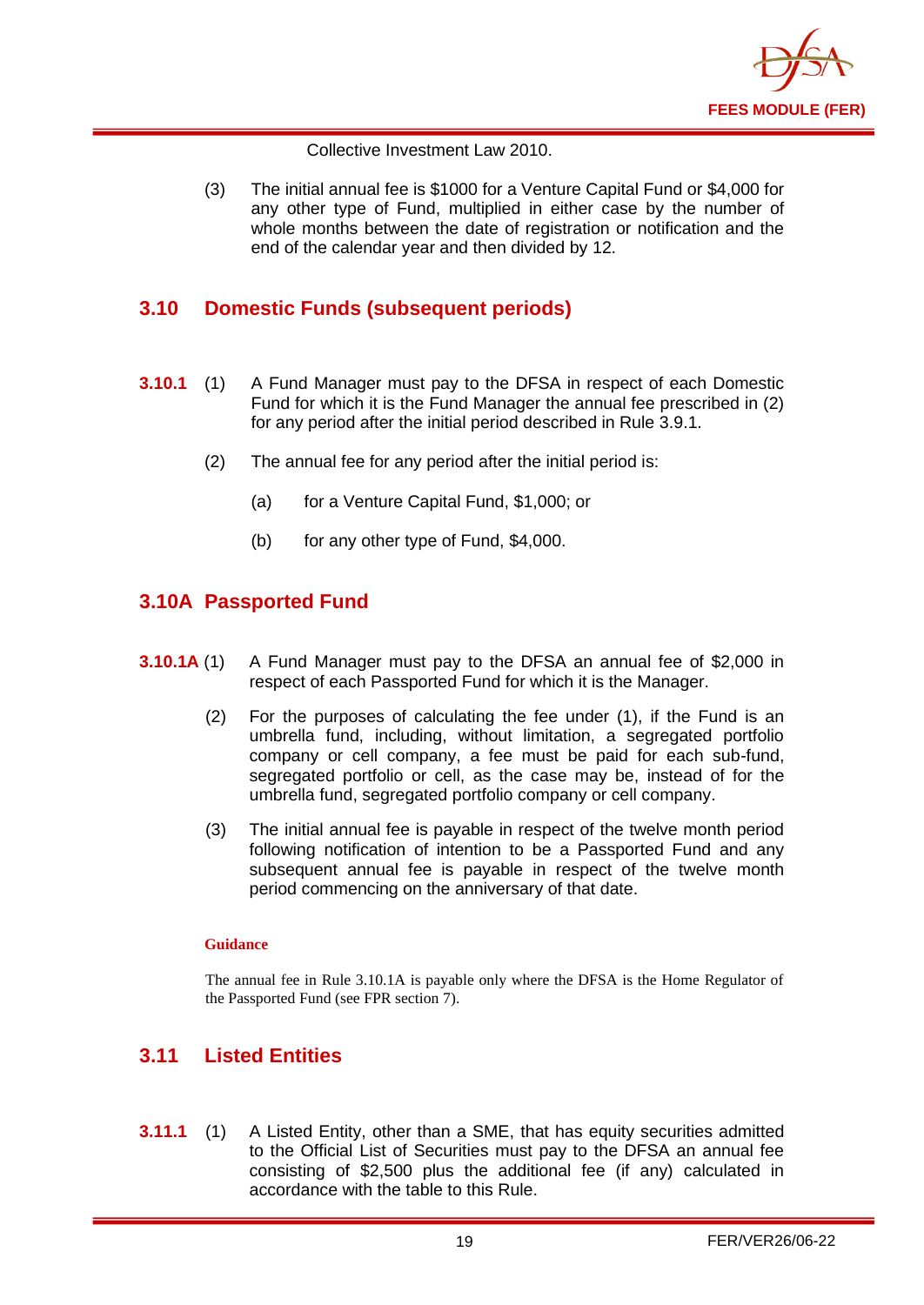

## Table

| <b>Additional Fee</b>         |                                      |  |  |
|-------------------------------|--------------------------------------|--|--|
| Market capitalisation in      | USD   Fee payable in respect of each |  |  |
| millions of the Listed Entity | USD million of market                |  |  |
|                               | capitalisation                       |  |  |
| 0 to 100                      | \$0                                  |  |  |
| >100 to 500                   | \$5                                  |  |  |
| >500 to 5,000                 | \$1                                  |  |  |
| >5,000 to 10,000              | \$0.50                               |  |  |
| >Greater than 10,000          | \$0.25                               |  |  |

- (2) A Listed Entity that is a SME that has equity securities admitted to the Official List of Securities must pay to the DFSA an annual fee of \$10,000.
- (3) In (1) and (2), "equity securities" means Shares, Certificates over Shares and Warrants over Shares.
- (4) For the purposes of the table to (1), the market capitalisation of the Listed Entity must be determined as at the last business day in November of the year before the calendar year to which the annual fee relates and is to be based on the official closing price on the AMI at the end of that day.

#### **Guidance**

- 1. The market capitalisation of a Listed Entity is calculated by multiplying the number of listed equity securities by the closing price per equity security on the relevant day.
- 2. The following is an example of how the annual fee under Rule 3.11.1 is calculated for a Listed Entity (other than a SME). The Listed Entity has equity securities admitted to the Official List of Securities. On the last business day of November of the year before the relevant calendar year, it had a market capitalisation of USD 750 million. Its annual fee for the calendar year will be calculated as follows:

| Fixed fee                           | \$2,500                    |
|-------------------------------------|----------------------------|
| Additional fee, consisting of:      |                            |
| initial USD 100mn of capitalisation | \$0 (100 x 0)              |
| capitalisation from USD 100mn to    | \$2,000 (400 x 5)          |
| USD 500mn                           |                            |
| remaining<br><b>USD</b><br>$250$ mn | of   $$250 (250 \times 1)$ |
| capitalisation                      |                            |
| Total                               | \$4,750                    |

## <span id="page-21-0"></span>**3.12 Recognised Body (Initial and subsequent periods)**

- **3.12.1** (1) A Recognised Body must pay to the DFSA the initial annual fee specified in (2) for the initial period of recognition between the date of its recognition and the end of the year.
	- (2) The initial annual fee is calculated as the annual fee specified in Rule 3.12.2, multiplied by the number of whole calendar months between the date of recognition and the end of the year divided by 12.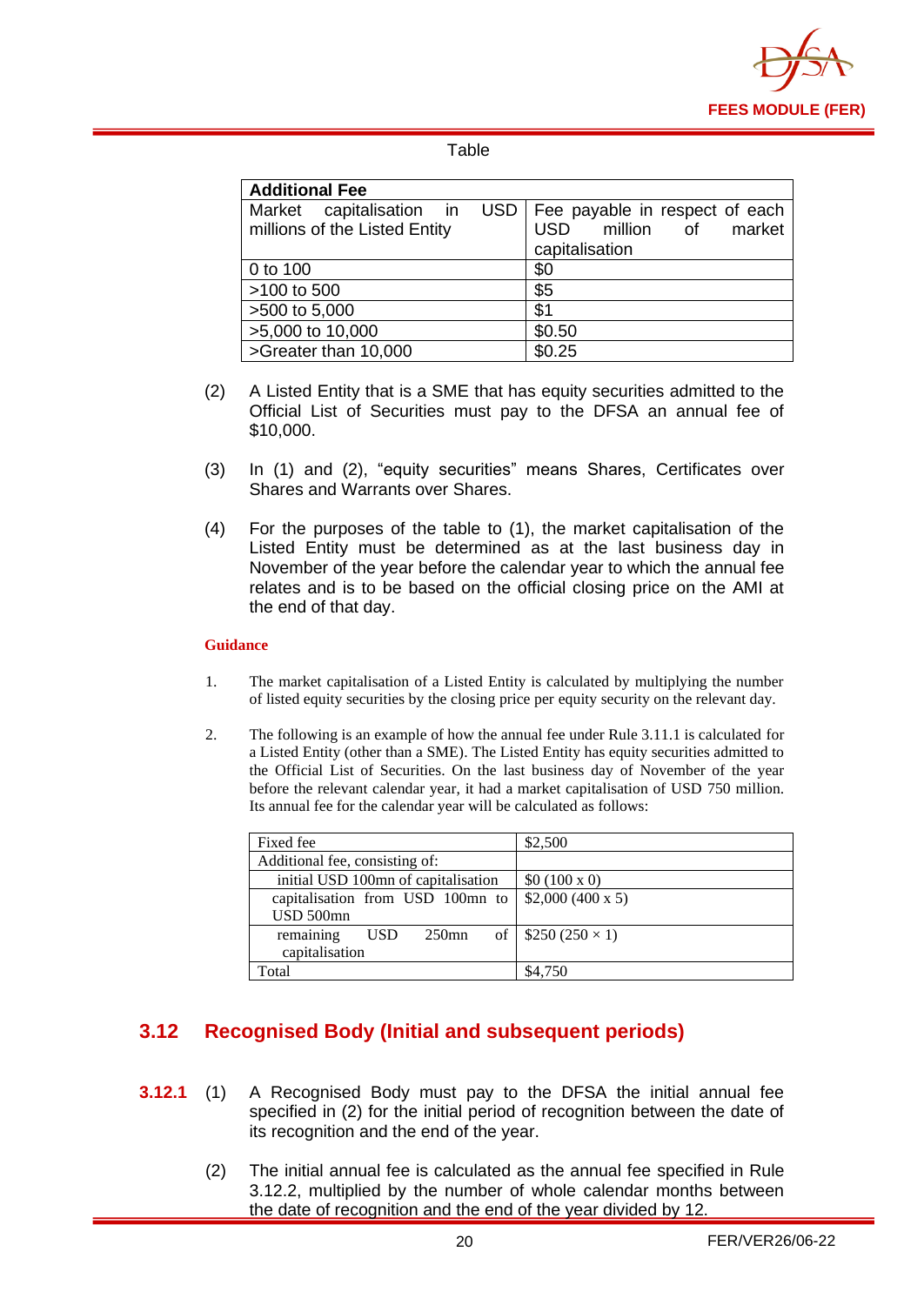

**3.12.2** A Recognised Body must, after the initial period referred to in Rule 3.12.1, pay to the DFSA an annual fee of \$1,000.

#### **Guidance**

Recognised Members do not have to pay an annual fee.

## <span id="page-22-0"></span>**3.13 Transitional**

- **3.13.1** (1) Except as provided in (2), the amendment made by Instrument No. 214 of 2018 relating to the annual fee for Providing Trust Services does not affect any annual fee that has already been paid or is payable by an Authorised Firm under this chapter in respect of the 2018 calendar year.
	- (2) If an Authorised Firm is granted a Licence after the commencement of the amendment referred to in (1), then for the purposes of calculating the initial annual fee payable by the Authorised Firm under section 3.1, the amendment to the annual fee is to be taken into account.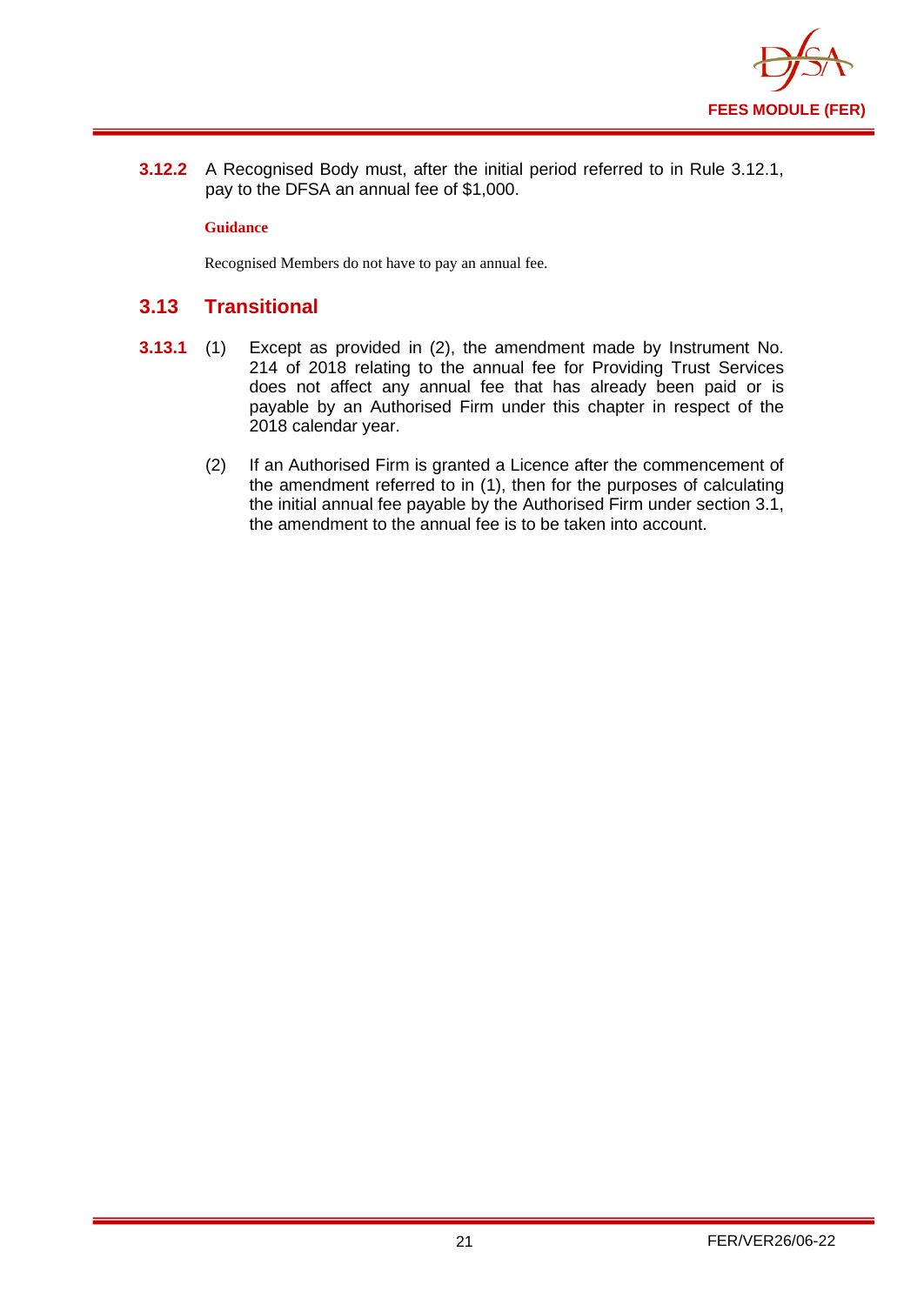

## <span id="page-23-0"></span>**4 FILING FEES**

## <span id="page-23-1"></span>**4.1 Filing a Prospectus, Issue Note or other document for approval**

- **4.1.1** (1) A Person filing a Prospectus or other document with the DFSA, for approval in accordance with Rule 2.4.1(i)(iii), section 2.6, section 2.7, section 6.3 or Rule 9.7.4 of MKT must pay to the DFSA the applicable fee specified in the table in (2).
	- (2) This is the table referred to in (1):

| <b>Filing event</b>                                                                                                | <b>Equity Securities</b> | <b>Non-Equity</b><br><b>Securities</b> |
|--------------------------------------------------------------------------------------------------------------------|--------------------------|----------------------------------------|
| Prospectus or equivalent<br>document, other than for<br>a SME                                                      | \$35,000                 | \$10,000                               |
| Prospectus or equivalent<br>document for a SME                                                                     | \$10,000                 | \$10,000                               |
| <b>Registration Statement</b>                                                                                      | \$27,500                 | \$7,500                                |
| <b>Note</b><br>Securities<br>and<br>Summary                                                                        | \$7,500                  | \$2,500                                |
| Supplementary<br>Prospectus                                                                                        | \$2,000                  | \$2,000                                |
| Programme update                                                                                                   | n/a                      | \$8,000                                |
| other document<br>Any<br>which is required by the<br>Markets Law or Markets<br>Rules to be approved by<br>the DFSA | \$5,000                  | \$3,000                                |

- (3) In (2), "equity securities" means Shares, Certificates over Shares and Warrants over Shares, and "non-equity securities" means all other Securities.
- (4) The fee payable under (1) must be paid to the DFSA before the filing of the Prospectus or other document.
- (5) A Prospectus or other document will not be considered to have been properly filed until the fee payable under (1) has been paid to the DFSA.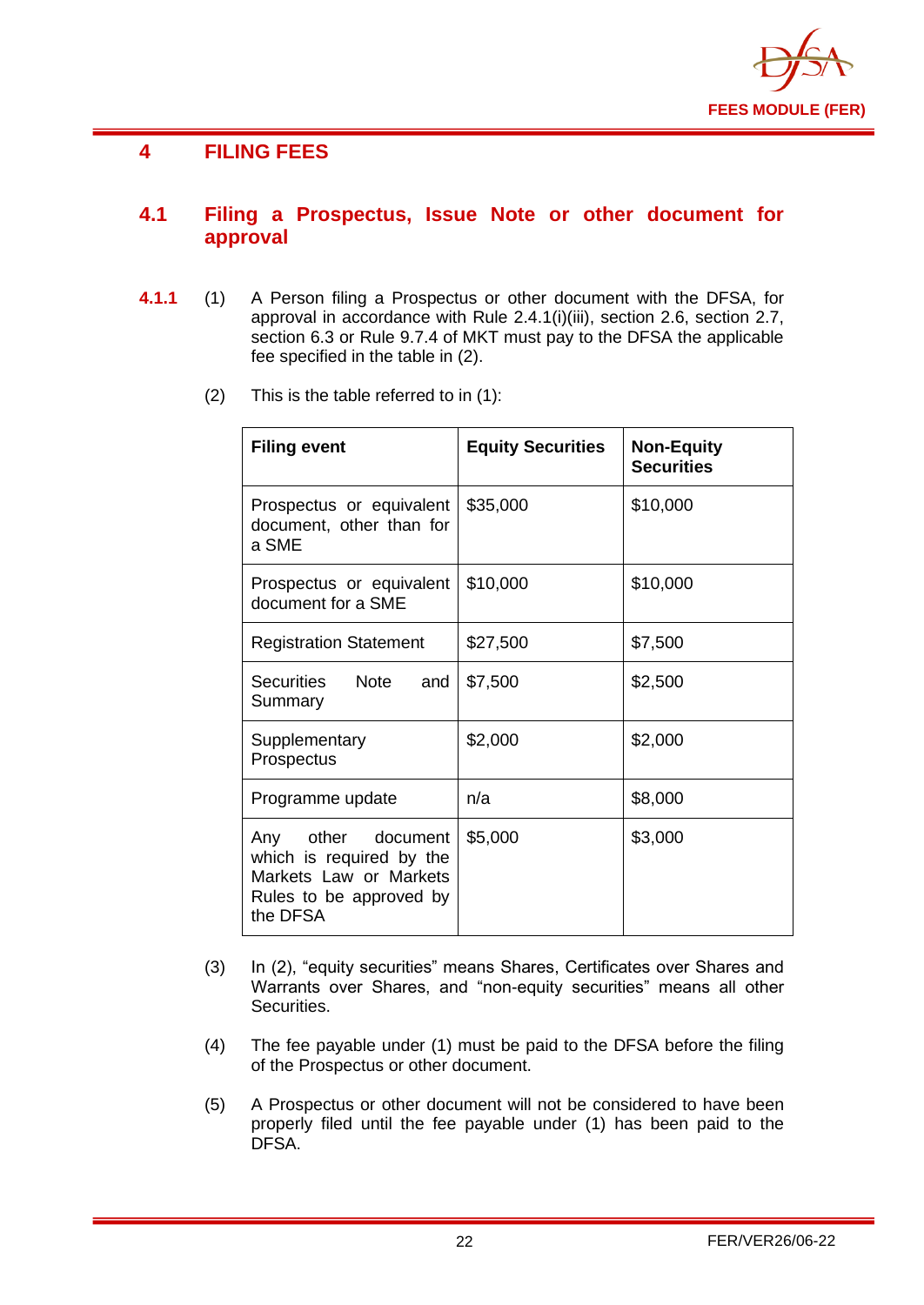

#### **Guidance**

The DFSA may levy a supplementary fee under Rule 1.2.7 if it appears to it that approval of a Prospectus or other document is likely to cause it to incur substantial additional costs, for example, because the Prospectus or transaction is complex. In such cases, the DFSA will usually discuss with the Issuer the level of supplementary fee before, or as soon as possible after, the submission of an application for approval of the document.

- **4.1.2** A Person required to pay a fee under Rule 4.1.1, must pay to the DFSA an additional fee of \$2,500 when filing a Prospectus or other document if the Prospectus or other document relates to Security Tokens that are:
	- (a) to be admitted to trading on an ATS; and
	- (b) not admitted to trading on either an Authorised Market Institution or a Regulated Exchange.

#### **Guidance**

The fee under Rule 4.1.2 is not payable for Security Tokens that are already admitted to trading on an Authorised Market Institution, as a separate fee will have been paid under Rule 2.9.1 for their application for listing.

## <span id="page-24-0"></span>**4.2 Filing a reference with the FMT**

- **4.2.1** A fee of \$5,000 must be paid to the DFSA before a reference to the FMT is considered filed with the FMT.
- **4.2.2** The president of the FMT may waive all or part of the \$5,000 filing fee if the Person commencing the reference is an individual and if, in the circumstances, the president considers it is equitable to do so.

## <span id="page-24-1"></span>**4.3 Seeking consent to commence a regulatory proceeding before the FMT**

- **4.3.1** A fee of \$5,000 must be paid to the DFSA by a Person seeking the consent of the DFSA to bring a regulatory proceeding before the FMT.
- **4.3.2** The DFSA may waive all or part of the \$5,000 fee if the Person seeking the consent is an individual and if, in the circumstances, the DFSA considers it is equitable to do so.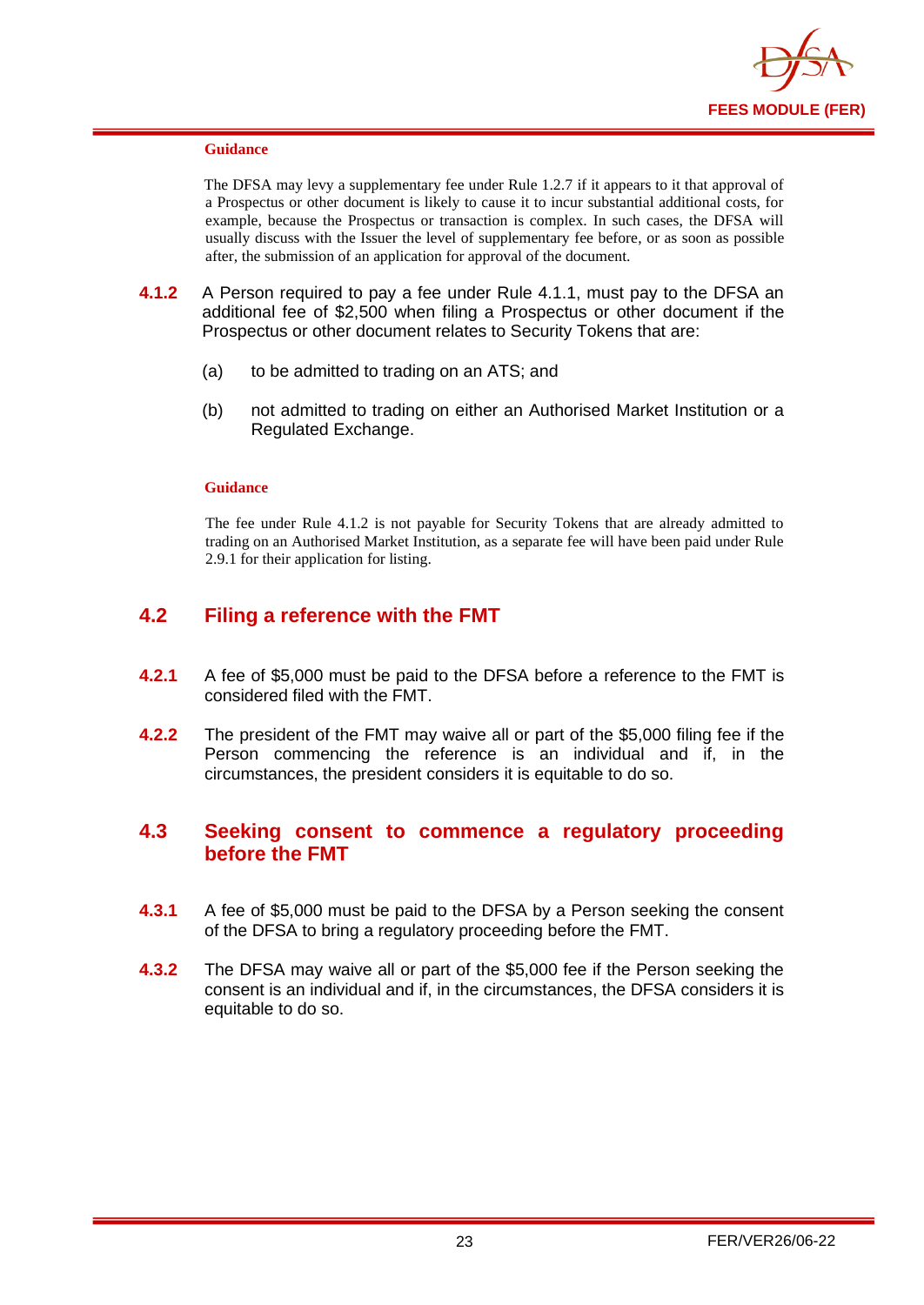

## <span id="page-25-0"></span>**5 TAKEOVER FEES**

## <span id="page-25-1"></span>**5.1 Bid Documents**

- **5.1.1** (1) Fees are payable on Bid Documents and the Bidder is responsible for the payment to the DFSA of the applicable fee in accordance with (2) and (3).
	- (2) The Bidder must pay to the DFSA the fee specified in the right hand column of the table in (4) which corresponds to the value of the Bid specified in the left hand column of the table.
	- (3) In regard to the value of the Bid for the purposes of (2):
		- (a) where there are alternative Bids, the alternative with the highest value must be used to calculate the value of the Bid. Bids for all classes of equity Share capital must be included in the calculation of the value of the Bid, but Bids for non-equity Share capital, Convertibles, Options and the like must not;
		- (b) when a merger is effected by Bids for both entities by a new entity created to make the Bids, the fee will be determined by the value of the lower of the two Bids; and
		- (c) when the fee falls to be calculated on the basis of the value of the Securities to be issued as consideration, it must be computed by reference to the closing price of the relevant Securities at the last practicable date before the publication of the Bid Document as stated in that document or, as the case may be, by reference to the estimated value of any unlisted Securities consideration given in the document.
	- (4) This is the table referred to in (2):

| Value of the Bid in<br><b>US\$ million</b> | Fee in<br>US\$ |
|--------------------------------------------|----------------|
| Less than 5                                | 7,500          |
| Over 5 to 25                               | 15,000         |
| Over 25 to 100                             | 55,000         |
| Over 100 to 500                            | 150,000        |
| Over 500                                   | 370,000        |

#### **Guidance**

1. Where a Bidder issues a revised Bid Document that increases the value of the Bid, the DFSA will require payment of the difference between the fee that would be applicable under the table in Rule 5.1.1 (4) in respect of the value of the revised Bid, and the fee previously paid in respect of the value of the initial Bid.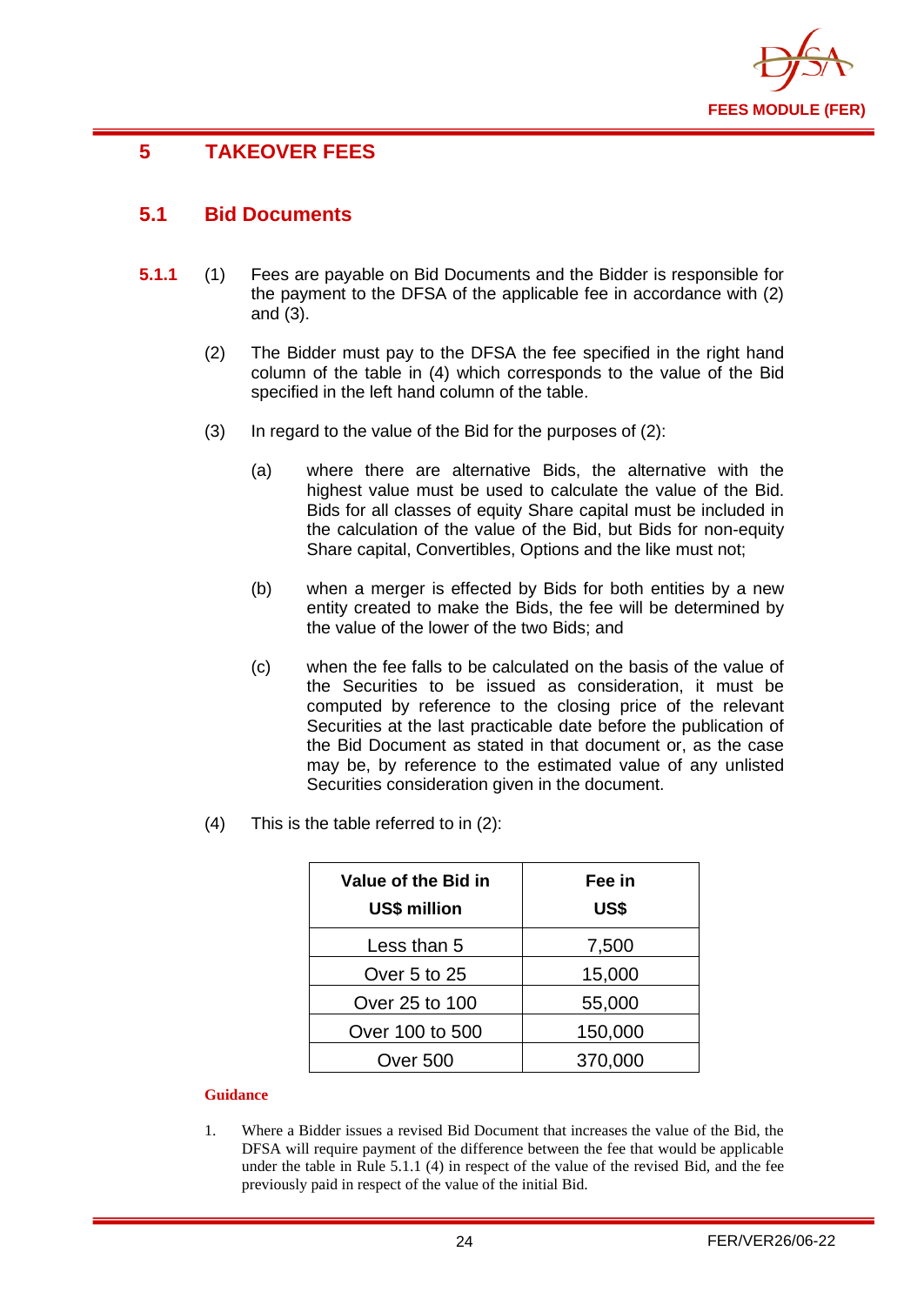

- 2. In relation to the giving of an estimated value of any unlisted Securities consideration, see TKO Rule 1.4.1 (m).
- **5.1.2** In all cases a note setting out the calculation of the fee must accompany the Bid Document provided to the DFSA. If the Bid is revised, a similar note must be provided with the revised Bid Document and any necessary further payment.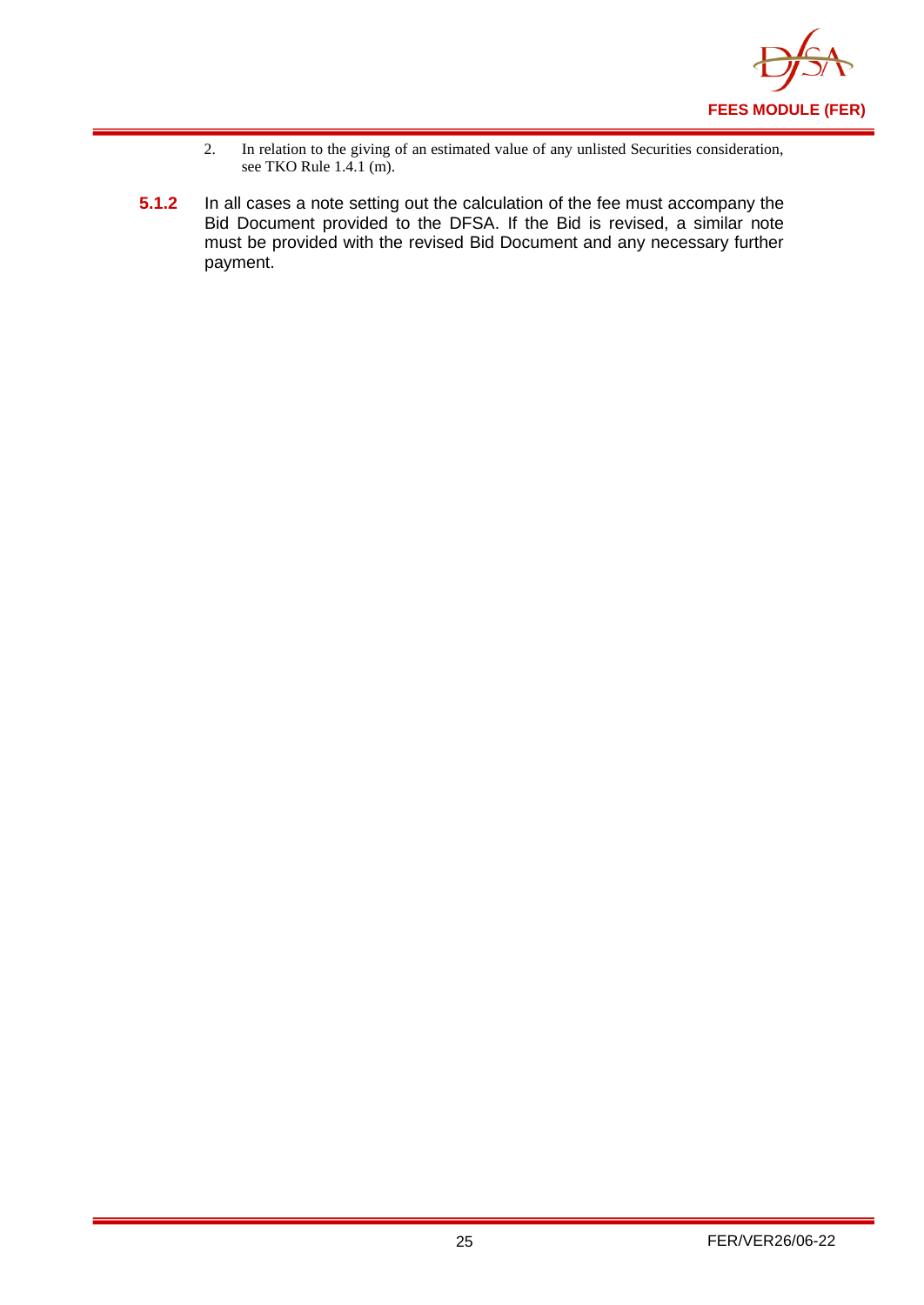

## <span id="page-27-0"></span>**6 FEES FOR OTHER SUPERVISORY EVENTS**

#### **Application to approve change of control**

- **6.1.1** A Person applying for written approval to acquire or to increase its level of control in a Domestic Firm must pay to the DFSA an application fee of:
	- (a) \$5,000 if the application is complex; or
	- (b) \$3,000 in any other case.
- **6.1.2** A Person applying for written approval to become the Controller of or to increase its level of control in an Authorised Market Institution must pay to the DFSA an application fee of:
	- (a) \$5,000 if the application is complex; or
	- (b) \$3,000 in any other case.
- **6.1.3** An application is 'complex' for the purposes of Rule 6.1.1 or 6.1.2 if the Person who proposes to acquire, become a Controller of, or increase its level of control in, the relevant Authorised Person:
	- (a) is from a jurisdiction where there is no bilateral memorandum of understanding in place between the DFSA and the relevant Financial Services Regulator in that jurisdiction;
	- (b) has no experience of operating or controlling the type of business to which the application relates;
	- (c) has previously contravened any legislation or been the subject of enforcement, supervisory or civil action by a government body or agency, the DFSA or any other Financial Services Regulator;
	- (d) is a Controller of another Authorised Person in the DIFC and approval of the application may give rise to a material conflict of interest; or
	- (e) proposes, in connection with the acquisition or change of control, to change the business model, business activities or senior management of the Authorised Person.

#### **Request to withdraw a Licence**

- **6.1.4** An Authorised Person applying to have its Licence withdrawn must pay to the DFSA an application fee of \$5,000 if, when it applies, the Authorised Person:
	- (a) Provides Custody;
	- (b) has Deposits that must be repaid;
	- (c) holds or controls Client Assets or Insurance Monies;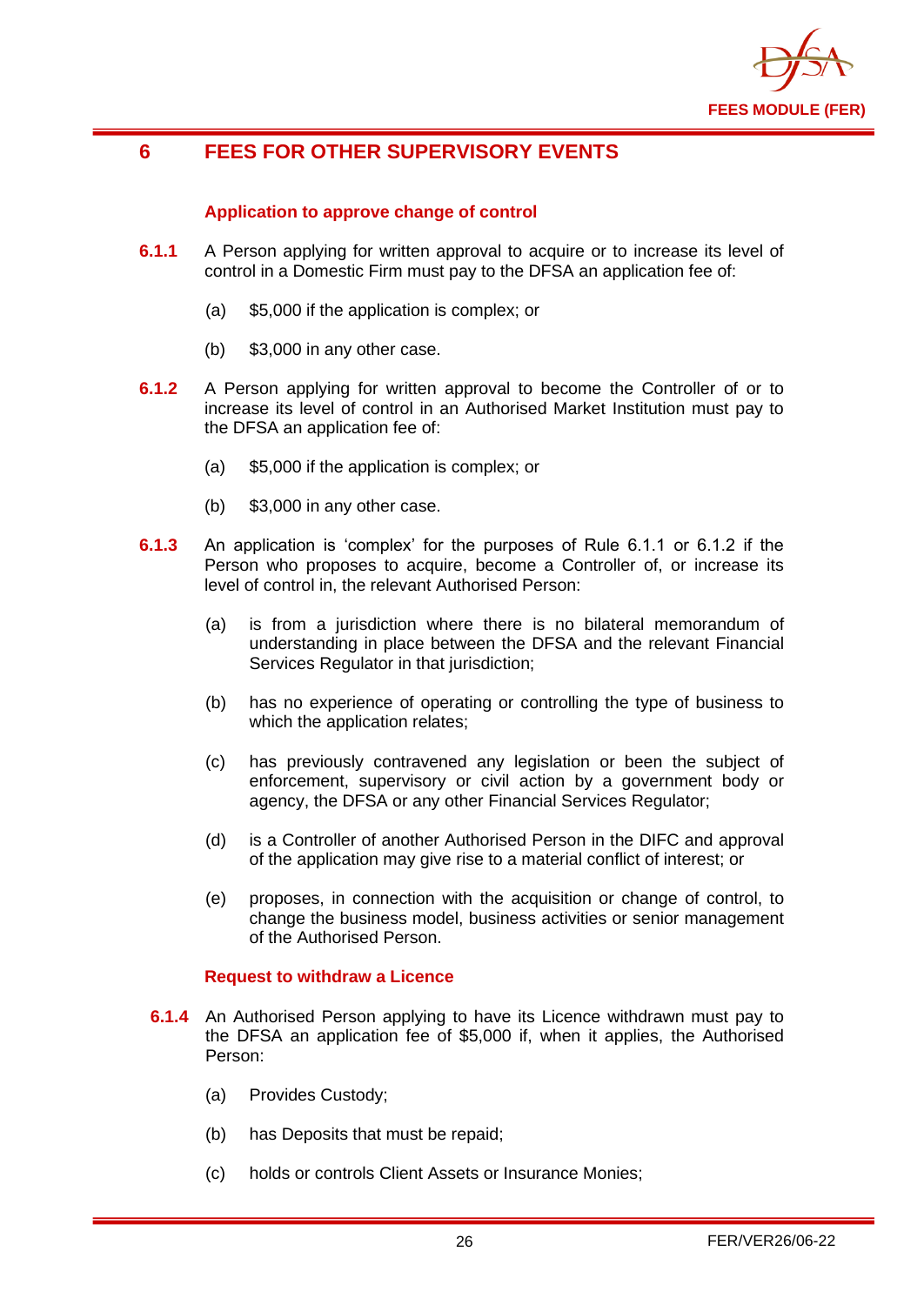

- (d) has a significant liability to a creditor;
- (e) is the subject of a civil claim made by a Client; or
- (f) is the subject of enforcement, supervisory or civil proceedings by the DFSA or a Financial Services Regulator.

**Opening a branch or subsidiary in another jurisdiction** 

- **6.1.5** (1) A Domestic Firm must pay to the DFSA the fee specified in (2) if it notifies the DFSA of either:
	- (a) the proposed establishment of a branch office or subsidiary outside the DIFC; or
	- (b) the proposed Major Acquisition of a Body Corporate outside the DIFC.
	- (2) The notification fee under (1) is an amount equal to 50% of the fee that applies under Rule 3.2.1(2)(a).